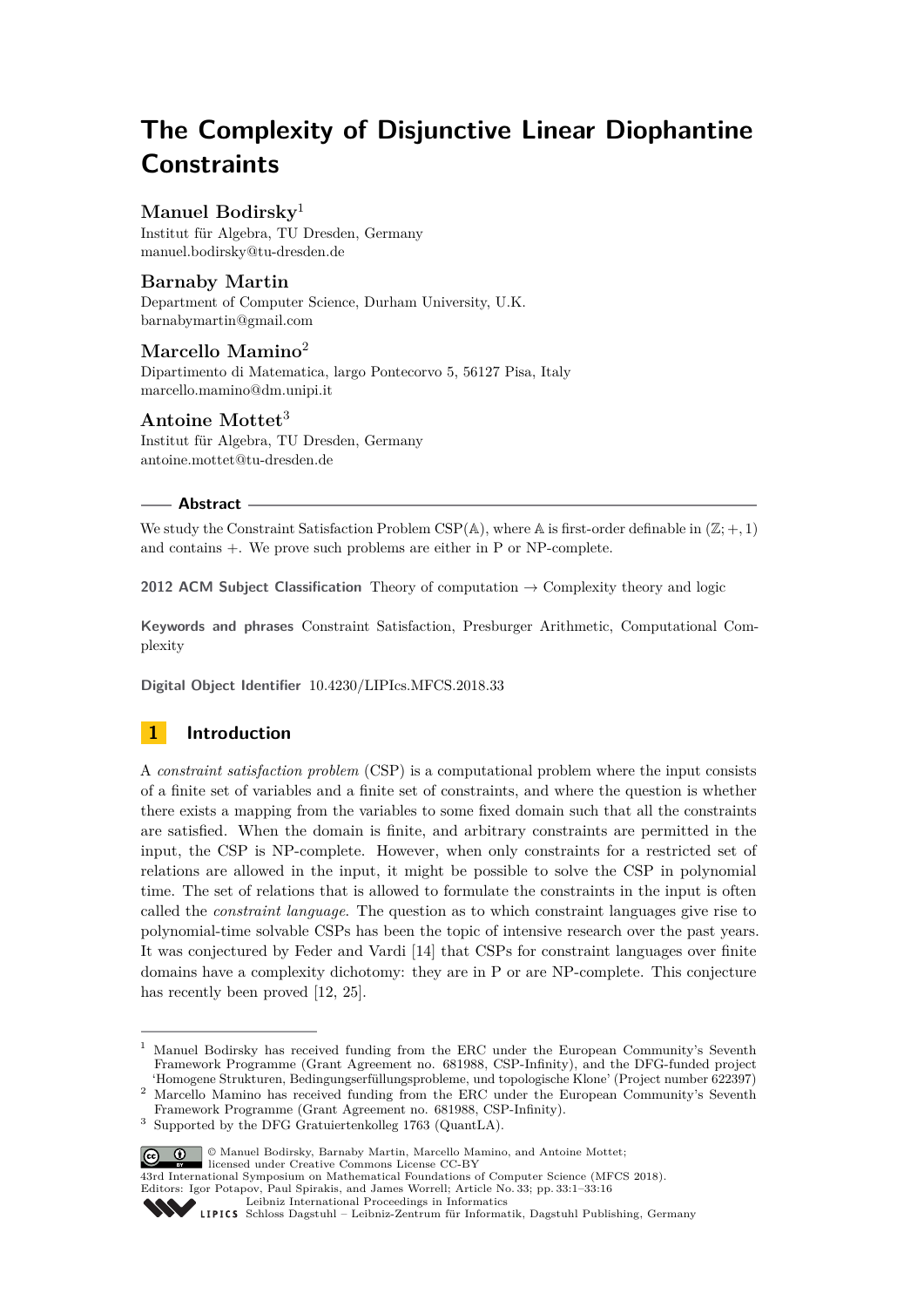## **33:2 The Complexity of Disjunctive Linear Diophantine Constraints**

A famous CSP over an infinite domain is the feasibility question for Integer Programs. It is of great importance in practice and theory of computing, and NP-complete. In order to obtain a systematic understanding of polynomial-time solvable restrictions and variations of this problem, Jonsson and Lööw [\[15\]](#page-14-2) proposed to study the class of CSPs where the constraint language A is definable in *Presburger arithmetic*; that is, consists of relations that have a first-order definition over  $(\mathbb{Z}; <, +, 1)$ . Equivalently, each relation  $R(x_1, \ldots, x_n)$ in A can be defined by a disjunction of conjunctions of the atomic formulas of the form  $p \leq 0$  where *p* is a linear polynomial with integer coefficients and variables from  $\{x_1, \ldots, x_n\}$ . The constraint satisfaction problem for A, denoted by CSP(A), is the problem of deciding whether a given conjunction of formulas of the form  $R(y_1, \ldots, y_n)$ , for some *n*-ary *R* from A, is satisfiable in A. By appropriately choosing such a constraint language A, a great variety of problems over the integers can be formulated as  $CSP(A)$ . Several constraint languages A over the integers are known where the CSP can be solved in polynomial time. Among the most famous of these is Linear Diophantine Equations, namely  $CSP(\mathbb{Z}; +, 1)$ . The first polynomial-time algorithms for the satisfiability of linear Diophantine equation systems have been discovered by Frumkin and, independently, Sieveking and von zur Gathen. Kannan and Bachem [\[17\]](#page-14-3) presented a method based on first computing the Hermite Normal Form of the matrix given by the linear system (see discussion in the text-book of Schrijver [\[23\]](#page-15-2)). Further improvements have been made in [\[13,](#page-14-4) [24,](#page-15-3) [19\]](#page-14-5). In the present parlance,  $CSP(Z; <, +, 1)$  is Integer Program feasibility itself. However, a complete complexity classification for the CSPs of Jonsson-Lööw languages appears to be a very ambitious goal.

Among the classes of constraint language that fall into the framework of Jonsson and Lööw are the *distance CSPs* of [\[5,](#page-14-6) [10\]](#page-14-7) and the *temporal CSPs* of [\[8\]](#page-14-8). Temporal CSPs are those whose constraint language is first-order definable in (Q; *<*) and *discrete temporal CSPs* are those whose constraint languages is first-order definable in  $(\mathbb{Z}; <)$ . The classification for discrete temporal CSPs represents the join of the work on temporal CSPs and distance CSPs, and has only recently been accomplished [\[4\]](#page-14-9).

Moving away from the discrete and non-dense,  $(\mathbb{Q};<)$  is not the only structure for which constraint languages that are first-order expansions have had their CSPs classified. The situation for such expansions of the language of linear programming,  $(\mathbb{Q}; <, +, 1)$  was settled in [\[6\]](#page-14-10). Perhaps, more interesting for us is the simplified situation in which only first-order expansions of  $(\mathbb{Q}; +)$  are considered, in [\[7\]](#page-14-11). Most recently, the work [\[16\]](#page-14-12) delivers a classification for all first-order definitions in  $(\mathbb{Q}; <, +, 1)$  that contain  $+$ , thus properly extending the result from [\[6\]](#page-14-10). In these works, the class of relations quantifier-free definable in Horn CNF plays a key role. In this context, the atomic relations are inequalities and equalities, and each clause may have no more than one equality or inequality. That is, additional disjuncts in clauses must be disequalities. For first-order expansions of  $(\mathbb{Q}; +)$ , the tractable constraint languages are precisely those that are quantifier-free Horn definable on  $(\mathbb{Q}; +)$  [\[7\]](#page-14-11).

However, the integers behave very differently from the rationals or reals and even simple types of Horn definitions engender intractable constraint languages, as documented in [\[15\]](#page-14-2). This article shows, depending on one's perspective, [un]surprisingly, that the tractability frontier for first-order definitions of  $(\mathbb{Z}; +, 1)$ , containing  $+$ , coincides with that for first-order expansions of  $(\mathbb{Q}; +)$ . Under a mild technical assumption on  $\mathbb{A}$ , either all of its relations are quantifier-free Horn definable, in the expansion of  $(\mathbb{Z}; +, 1)$  associated with its quantifier elimination, and  $CSP(A)$  is solvable in P; or  $CSP(A)$  is NP-complete. From this we obtain the following dichotomy result.

<span id="page-1-0"></span>**Find Theorem 1.** Let  $A$  be an expansion of  $(\mathbb{Z}; +)$  by finitely many relations with a first-order *definition in*  $(\mathbb{Z}; +, 1)$ *. Then* CSP(A) *is in P or NP-complete.*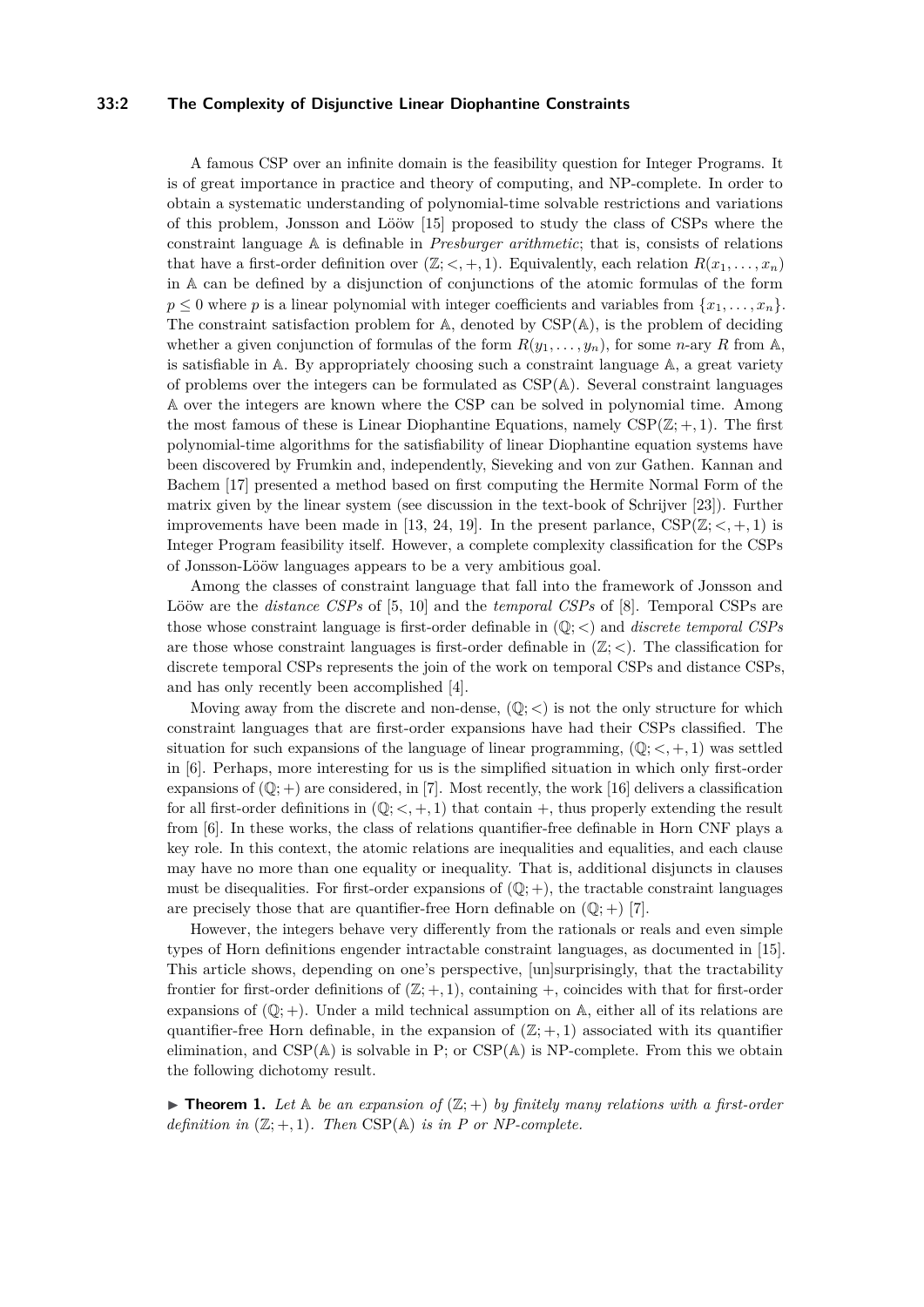## **Other related work**

This work forms part of a growing body addressing infinite-domain CSPs. One line of that work concerns *ω*-categorical and finitely-bounded constraint languages and the other line considers constraint languages over ordinary structures of arithmetic. The two lines overlap in the foundational work on temporal CSPs [\[8\]](#page-14-8). The outstanding other result in the first line is [\[11\]](#page-14-13) and recent progress can be seen in [\[3,](#page-13-0) [1\]](#page-13-1). The importance of the latter line is discussed in the survey [\[9\]](#page-14-14).

The CSP for certain finite groups were studied already in the seminal [\[14\]](#page-14-0).  $(\mathbb{Z}; +, 0)$  is a group *par excellence* and our work takes inspiration from that paper. One of our hardness results uses its Theorem 34 and our tractable cases include the situation when all relations are subgroups, or cosets of subgroups, of powers of  $\mathbb Z$  (cf. [\[14\]](#page-14-0), Theorem 33). However, not all first-order expansions of  $(\mathbb{Z}; +, 1)$  are related to groups, and we have other sources of tractability too.

## **2 Preliminaries**

We say a relational structure  $\mathbb{A}$  is *first-order definable in*  $(\mathbb{Z}; +, 1)$  (or a *first-order reduct*  $of(\mathbb{Z};+,1)$  if it is over domain  $\mathbb Z$  with relations specified by first-order formulas over  $(\mathbb{Z};+,1)$ . An *endomorphism* of  $\mathbb{A}$  is a map  $h: \mathbb{Z} \to \mathbb{Z}$  such that for every relation R of  $\mathbb{A}$  and every tuple  $(a_1, \ldots, a_k) \in \mathbb{Z}^k$ , we have  $\mathbf{a} \in R \Rightarrow h(\mathbf{a}) \in R$ . We say that *h* is a *self-embedding* if the implication is an equivalence.

A formula over a relational signature  $\sigma$  is *primitive positive (pp)* if it is of the form  $\exists x_1, \ldots, x_k(\psi_1 \wedge \cdots \wedge \psi_m)$  where each  $\psi_i$  is an atomic relation built from  $\sigma$ . Note that 0 is pp-definable in  $(\mathbb{Z}; +)$ . A *sentence* is a formula without free variables.

The *constraint satisfaction problem* for a structure  $\mathbb A$  with finite relational signature  $\sigma$ , denoted CSP(A), is the following computational problem.

**Input:** A primitive positive  $\sigma$ -sentence  $\Phi$ . **Question:**  $\mathbb{A} \models \Phi$ ?

All CSPs will be defined over strictly relational signatures, thus in this context  $+$  must be considered a ternary relation and 1 a constant or singleton unary relation, depending on taste. Since we also use  $+$  with its common meaning of binary operation, we concede guilt for overloading. However, the two uses will never conflict in meaning, so we will not dwell further on the matter. If A is first-order definable in  $(\mathbb{Z}; <, +, 1)$  then CSP(A) is in NP (this is noted e.g. in [\[15\]](#page-14-2)).

A *linear equation* is a formula of the form  $\sum_{i=1}^{n} a_i x_i = b$  with  $a_1, \ldots, a_n, b \in \mathbb{Z}$ , whose free variables are  $\{x_1, \ldots, x_n\}$ . A *modular linear equation* is a formula of the form  $\sum_{i=1}^n a_i x_i =$ *b* mod *c* with  $a_1, \ldots, a_n, b, c \in \mathbb{Z}$ . Let  $\mathcal{L}_{(\mathbb{Z};+,1)}$  be the infinite relational language containing a relation symbol for each linear equation and modular linear equation. For convenience, we consider first-order logic to have native symbols for  $\top$  (true) and  $\bot$  (false). It is wellknown that  $(\mathbb{Z}; +, 1)$  admits quantifier elimination in the language  $\mathcal{L}_{(\mathbb{Z}; +,1)}$  (see [\[21\]](#page-14-15), or [\[18,](#page-14-16) Corollary 3.1.21 for a more modern treatment). Call an  $\mathcal{L}_{(\mathbb{Z};+1)}$ -formula *standard* if it does not contain a negated modular linear equation. Every  $\mathcal{L}_{(\mathbb{Z};+,1)}$ -formula is equivalent to a standard  $\mathcal{L}_{(\mathbb{Z};+,1)}$ -formula, since a negated modular linear equation is equivalent to a disjunction of modular linear equations (i.e.,  $k \neq b \mod c \Leftrightarrow \bigvee_{0 \leq a \leq c, a \neq b} k = a \mod c$ ). We say that an equation *appears* in a formula if it is a positive or negative literal in that formula.

Any subgroup *G* of  $\mathbb{Z}^k$  can be given by a finite set of *generators*, i.e., *k*-tuples  $\mathbf{g}^1, \ldots, \mathbf{g}^m$ , such that for every  $\mathbf{g} \in G$ , there are  $\lambda_1, \ldots, \lambda_m \in \mathbb{Z}$  such that  $\mathbf{g} = \sum_i \lambda_i \mathbf{g}^i$ , where we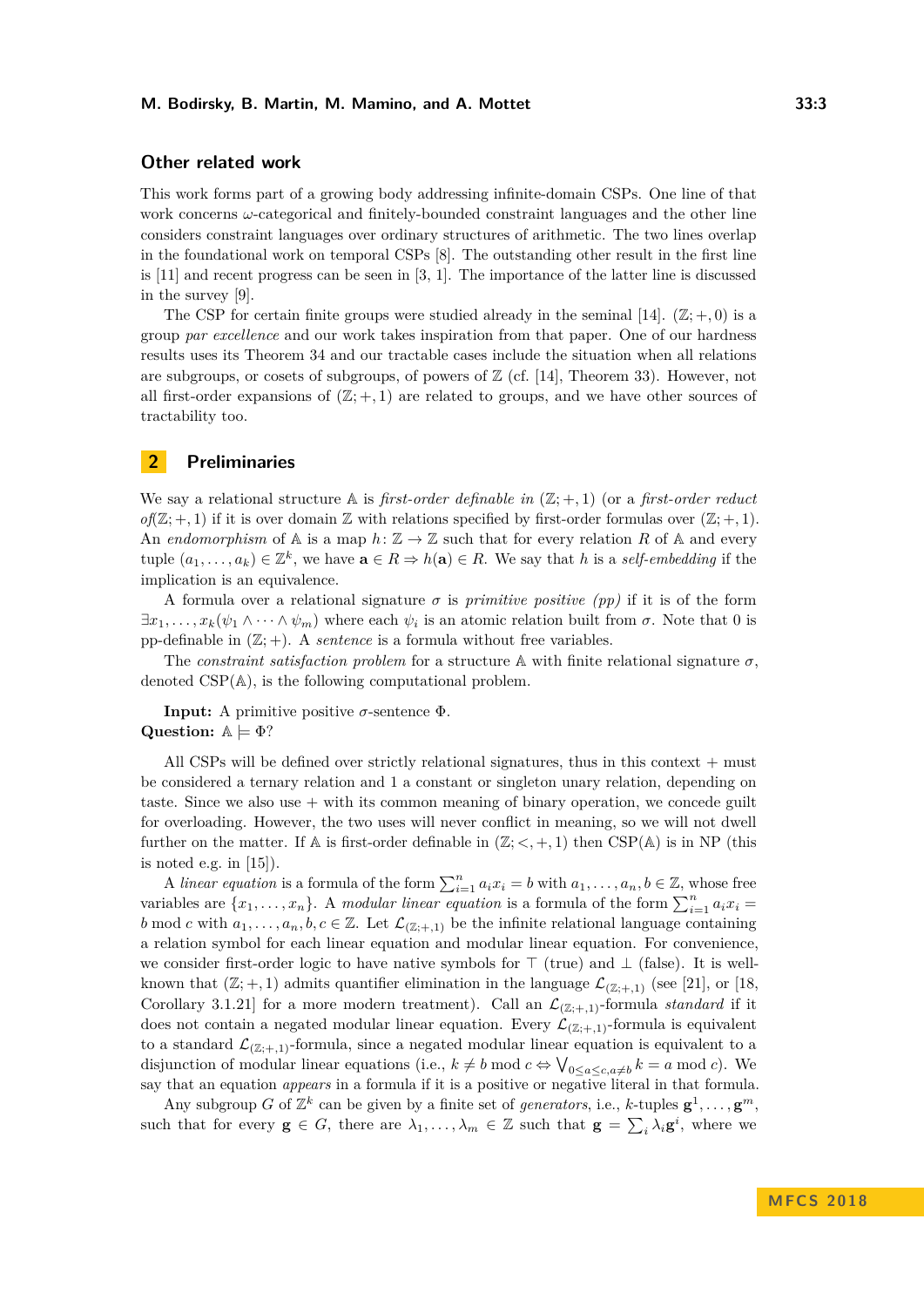## **33:4 The Complexity of Disjunctive Linear Diophantine Constraints**

write  $\lambda \cdot \mathbf{g}$  for  $(\lambda g_1, \ldots, \lambda g_k)$ . A *coset* of a subgroup *G* of  $\mathbb{Z}^k$  is any set of the form  $\mathbf{a} + G := \{ \mathbf{a} + \mathbf{g} \mid \mathbf{g} \in G \}$ , where  $\mathbf{a} \in \mathbb{Z}^k$ . By moving to a standard formula, we are in a position to deduce the following.

**Proposition 2.** Suppose R is a unary relation first-order definable in  $(\mathbb{Z}; +, 1)$ . Then R *has the form*  $(R° \cup R^+) \setminus R^-$ , where  $R°$  *is a finite union of cosets of nontrivial subgroups of* Z*, and R*<sup>+</sup> *and R*<sup>−</sup> *are finite disjoint sets of integers.*

**Proof.** Consider a disjunction  $\varphi$  of equations (possibly negated and modular equations). If this disjunction contains a negated equation  $ax \neq c$ , then  $\varphi$  defines a relation that contains  $\mathbb{Z} \setminus \{c/a\}$  and is therefore as in the statement. Otherwise,  $\varphi$  contains only positive linear equation and modular equations, and the relation that  $\varphi$  defines is clearly of the form  $R^\circ \cup R^+$ for some finite set  $R^+$  and some union  $R^{\circ}$  of nontrivial subgroups of  $\mathbb{Z}$ .

Consider a quantifier-free formula  $\varphi$  in conjunctive normal form defining *R*. Each conjunct defines a relation of the right form, per the previous paragraph. It is easily checked that a conjunction of relations of this form is again a relation of the form  $(R<sup>°</sup> \cup R<sup>+</sup>) \setminus R<sup>-</sup>$ , so that we have proved that every quantifier-free formula with one free variables defines a relation of the right form. The proposition then follows from quantifier-elimination.

Note that if  $R^+ \cap R^{\circ} = \emptyset$  and  $R^- \subset R^{\circ}$ , then  $R^+$ ,  $R^-$ , and  $R^{\circ}$  are unique. We use the terminology with this convention for all unary relations *R* that are first-order definable in  $(\mathbb{Z}; +, 1)$  throughout the article.

**► Definition 3.** Let  $\varphi$  be an  $\mathcal{L}_{(\mathbb{Z};+1)}$ -formula. We say that  $\varphi$  is *Horn* if it is a conjunction of clauses of the form

$$
\bigvee_{i=1}^n\neg\varphi_i\vee\varphi_0
$$

where  $\varphi_1, \ldots, \varphi_n$  are linear equations and  $\varphi_0$  is a linear or a modular linear equation.

 $\blacktriangleright$  **Example 4.** Singletons, cofinite unary relations, and cosets of subgroups of  $\mathbb{Z}^n$  are examples of Horn-definable relations.

# **3 Cores**

If A is a first-order expansion of  $(\mathbb{Z}; +)$ , note that its endomorphisms are precisely of the form  $x \mapsto \lambda x$  for some  $\lambda \in \mathbb{Z}$ . Therefore, we view in the following End(A) as a subset of  $\mathbb{Z}$ , where the monoid structure on  $\text{End}(\mathbb{A})$  implies that as a subset of  $\mathbb{Z}$ , it is closed under multiplication and contains 1. We say that  $A$  is a core if all its endomorphisms are self-embeddings, and that  $\mathbb B$  is a core of  $\mathbb A$  if  $\mathbb A$  and  $\mathbb B$  are homomorphically equivalent and  $\mathbb B$  is a core.

<span id="page-3-0"></span>**I Lemma 5.** Let  $\mathbb{A}$  be first-order definable in  $(\mathbb{Z}; +, 1)$ , and suppose that  $\mathbb{A}$  contains  $+$ . *There exists a structure which is a core of* A*, and which is either a 1-element structure or first-order definable in*  $(\mathbb{Z}; +, 1)$  *and containing*  $+$ *.* 

**Proof.** If  $0 \in \text{End}(\mathbb{A})$  then the lemma is clearly true ( $\mathbb{A}$  being homomorphically equivalent to the substructure of A induced by  $\{0\}$ , so let us assume that  $0 \notin End(A)$ . Similarly we can assume that End(A)  $\nsubseteq$  {-1, 1}, otherwise A is already a core. For a quantifier-free formula *ψ* and an integer  $\lambda$ , define  $\psi/\lambda$  by induction on *ψ* as follows:

if  $\psi$  is  $\sum \lambda_i x_i = c$  and  $\lambda$  divides *c*, then  $\psi/\lambda$  is  $\sum \lambda_i x_i = c/\lambda$ ,

if  $\psi$  is  $\sum \lambda_i x_i = c$  and  $\lambda$  does not divide *c*, then  $\psi/\lambda$  is  $\bot$ ,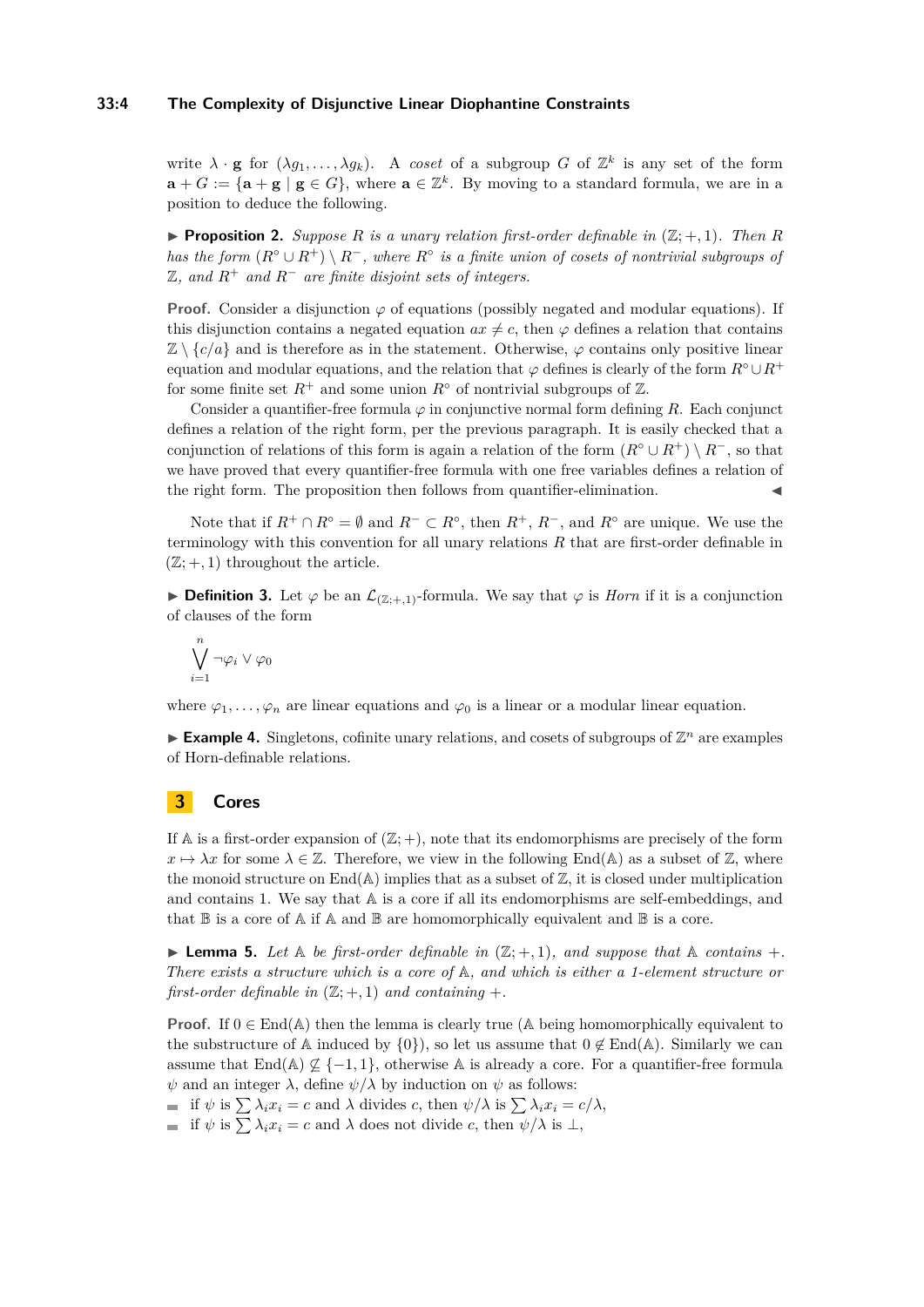if  $\psi$  is  $\sum \lambda_i x_i = c \mod d$  and  $\ell := \gcd(\lambda, d)$  divides *c*, then  $\psi/\lambda$  is  $\sum \lambda_i x_i = \epsilon c/\ell \mod d/\ell$ where *e* is the inverse of  $\lambda/\ell$  modulo  $d/\ell$ ,

if  $\psi$  is  $\sum \lambda_i x_i = c \mod d$  and  $\ell := \gcd(\lambda, d)$  does not divide *c*, then  $\psi/\lambda$  is  $\bot$ ,  $\sim$ 

 $\blacksquare$ extend to boolean combinations in the obvious fashion.

Note that for every tuple **a**, we have that **a** satisfies  $\psi/\lambda$  iff  $\lambda \cdot \mathbf{a}$  satisfies  $\psi$ . Indeed, if  $\psi$ is a linear equation then this is clear. Similarly, it is clear if *ψ* is a modular equation and  $\ell := \gcd(\lambda, d)$  does not divide *c*. Suppose that  $\psi$  is a modular equation and  $\ell := \gcd(\lambda, d)$ divides *c*. If  $\sum \lambda \lambda_i x_i = c \mod d$  then  $\lambda/\ell \cdot (\sum \lambda_i x_i) = qd/\ell + c/\ell$  so that  $e\lambda/\ell \cdot (\sum \lambda_i x_i) =$  $(eq) \cdot d/\ell + ec/\ell$ , where *e* is the inverse of  $\lambda/\ell$  modulo  $d/\ell$  and  $q \in \mathbb{Z}$ . We therefore obtain  $\sum \lambda_i x_i = ec/\ell \mod d/\ell$ . Conversely if  $\sum \lambda_i x_i = ec/\ell \mod d/\ell$  then  $\sum \lambda_i x_i =$  $(\lambda e)c/\ell + (\frac{\lambda}{\ell}q)d = c \text{ mod } d.$ 

Let  $\psi$  be any quantifier-free  $\mathcal{L}_{(\mathbb{Z};+1)}$ -formula and suppose that  $|\lambda| > 1$ . The only cases where some magnitudes of the integers on the right-hand sides of terms in the formula *ψ* do not decrease by forming  $\psi/\lambda$  is when  $\psi$  only contains literals either of the form  $\sum \lambda_i x_i = 0$  or of the form  $\sum \lambda_i x_i = c \mod d$  with  $\lambda$  and  $d$  coprime. Therefore, the sequence  $\psi_0, \psi_1, \psi_2, \dots$ where  $\psi_0$  is  $\psi$  and where  $\psi_{i+1}$  is  $\psi_i/\lambda$  for some  $\lambda \in \text{End}(\mathbb{A})$  with  $|\lambda| > 1$  reaches in a finite number of steps a fixpoint where all the literals are either of the form  $\sum \lambda_i x_i = 0$  or are modular equations whose modulus *d* is such that  $\lambda$  and *d* are coprime. Let  $n \geq 1$  be such that for every  $\psi$  defining a relation of A, the formula  $\psi_n$  is a fixpoint. Let B be the structure whose domain is Z and whose relations are  $+$  and the relations defined by  $\psi_n$  for each  $\psi$ defining a relation of A.

We claim that  $\mathbb B$  is homomorphically equivalent to  $\mathbb A$  and is a core. The first claim is clear, since  $\mathbb B$  is isomorphic to the structure obtained from  $\mathbb A$  by successive applications of endomorphisms  $x \mapsto \lambda \cdot x$  (in particular B embeds into A). Let now  $x \mapsto \lambda \cdot x$  be an endomorphism of  $\mathbb{B}$ , and suppose that **a** is a tuple in a relation R of  $\mathbb{B}$ . Then we have that  $\lambda \cdot \mathbf{a}$  in *R* since  $x \mapsto \lambda \cdot x$  is an endomorphism. Conversely, note that  $\lambda$  is coprime to *d* or else we would not have reached a fixed point in the previous stage. Thus,  $\lambda^{\varphi(d)} = 1 \text{ mod } d$ , where  $\varphi(d)$  here is the totient of *d*. It follows then that  $\lambda^{\varphi(d)}$ **a** = **a** mod *d*. Suppose  $\lambda$ **a**  $\in$  *R*, then by applying  $\varphi(d) - 1$  times an endomorphism, we derive  $\lambda^{\varphi(d)}\mathbf{a} \in R$ . It follows that  $\mathbf{a} \in R$ , for both the cases that atoms are of the form  $\sum \lambda_i x_i = 0$  or are modular equations whose modulus *d* is such that  $\lambda$  and *d* are coprime. Hence,  $x \mapsto \lambda \cdot x$  is an embedding of A.

We order the standard formulas lexicographically with respect to (in this order)

- **1.** the number of non-Horn clauses,
- **2.** the number of literals in clauses with at least two literals,
- **3.** the number of all literals, and

**4.** the sum of the absolute values of all numbers appearing in an equation.

This order is used in a number of statements and proofs throughout the text, e.g., in Proposition [6,](#page-4-0) Lemma [17,](#page-9-0) and Theorem [18.](#page-10-0) A standard formula is *minimal* if no smaller formula is equivalent to it.

The following properties follow from the construction of cores in the previous proof.

<span id="page-4-0"></span>**Proposition 6.** Let  $\mathbb{A}$  be first-order definable in  $(\mathbb{Z}; +, 1)$ , and suppose that  $\mathbb{A}$  contains + *and is a core. Let*  $\lambda \in \text{End}(\mathbb{A})$ *. Let R be a relation of*  $\mathbb{A}$  *and let*  $\varphi$  *be a minimal standard formula defining R.*

 $\blacksquare$  *If*  $\sum \lambda_i x_i = c$  *is a linear equation appearing in*  $\varphi$ *, then*  $c = 0$  *or*  $|\lambda| = 1$ *.* 

 $\blacksquare$  *If*  $\sum \lambda_i x_i = c \mod d$  *is a modular linear equation in*  $\varphi$ *, then*  $\lambda$  *and d are coprime.* 

*Moreover, if*  $\text{End}(\mathbb{A}) = 1 + d\mathbb{Z}$  *for some*  $d \geq 2$ *, then every relation of*  $\mathbb{A}$  *can be expressed with a minimal formula in which all modular linear equations are modulo a divisor of d.*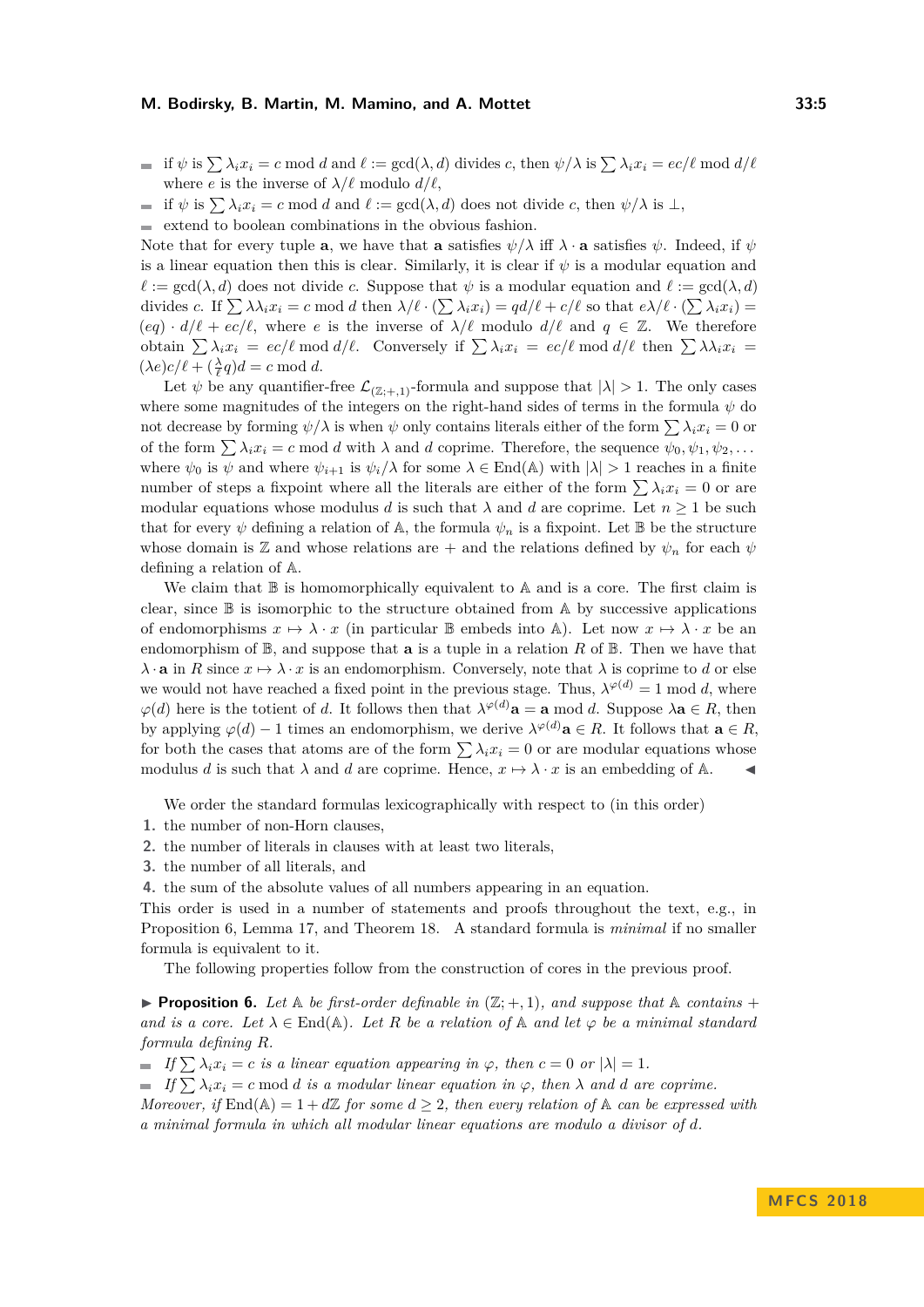## **33:6 The Complexity of Disjunctive Linear Diophantine Constraints**

Proof. The two items are clear from the proof of Lemma [5.](#page-3-0) For the last statement, let d' be a modulus appearing in a minimal definition of a relation of A. By the second item, we have that *d'* and  $1 + kd$  are coprime, for all  $k \in \mathbb{Z}$ . Let  $\ell$  be such that  $\ell d = -1$  mod  $\frac{d^2}{gcd(\ell)}$  $\frac{d^r}{\gcd(d,d^r)}$ . If *d'* and  $1 + \ell d$  are coprime, there exist  $u, v \in \mathbb{Z}$  such that  $ud' + v(1 + \ell d) = 1$ . Taking this equation modulo  $\frac{d'}{\gcd(d,d')}$  we obtain  $0 = 1 \mod \frac{d'}{\gcd(d')}$  $\frac{d'}{\gcd(d,d')}$ , so that  $gcd(d,d') = d'$  and *d'*  $\frac{1}{2}$  divides *d*.

# **4 Hardness**

Our sources of hardness come from *pp-interpretations*, that we define now. A structure B is said to be *one-dimensional pp-interpretable* in A if there exists a partial surjective map  $h: A \rightarrow B$ , called the *coordinate map*, such that the inverse image of every relation of  $\mathbb{B}$ (including the equality relation and the unary relation *B*) under *h* has a pp-definition in *A*. Formally, we require that for every *k*-ary relation *R* of B, there exists a pp-formula  $\varphi_R(x_1,\ldots,x_k)$  in the language of A such that

$$
\mathbb{A}\models \varphi_R(a_1,\ldots,a_k)\Leftrightarrow \mathbb{B}\models R(h(a_1),\ldots,h(a_k))
$$

holds for all  $a_1, \ldots, a_k \in A$ . This requirement for the equality relation of B and the unary relation *B* implies that the kernel of *h* and its domain have a pp-definition in A. It is well-known that if  $\mathbb B$  is pp-interpretable in  $\mathbb A$ , then  $CSP(\mathbb B)$  reduces in polynomial time to  $CSP(A)$ .

## **4.1 The fully modular case**

One of the sources of hardness for our problems are expansions of the *general subgroup problem* from [\[14\]](#page-14-0). The general subgroup problem of a finite abelian group *G* is the CSP of  $(G;+)$  expanded with a *k*-ary relation for every coset  $\mathbf{a} + H$ , where *H* is a subgroup of  $G^k$ . It is known that this problem is solvable in polynomial time (under some reasonable encoding of the input); in modern parlance, this follows from the fact that the operation  $(x, y, z) \mapsto x - y + z$  is a Maltsev polymorphism of the template. Feder and Vardi [\[14,](#page-14-0) Theorem 34] proved that the problem becomes NP-hard if the template is further expanded by any other relation.

The general subgroup problem of  $\mathbb{Z}/d\mathbb{Z}$  can be viewed as a CSP of a first-order reduct of  $(\mathbb{Z}; +, 1)$  whose relations are defined by quantifier-free formulas only containing modular linear equations. This motivates the following definition.

**► Definition 7.** A relation  $R \subseteq \mathbb{Z}^k$  is called *fully modular* if it is definable by a conjunction of disjunctions of modular linear equations, in which case we can even assume that all the modular linear equations involved in such a definition of *R* have the same modulus  $d \geq 1$ .

<span id="page-5-0"></span>**Proposition 8.** Let  $\mathbb{A}$  be a finite-signature core which is first-order definable in  $(\mathbb{Z}; +, 1)$ *and contains* +*. Suppose that* A *has a fully modular relation that is not Horn-definable. Then* CSP(A) *is NP-complete.*

**Proof.** Let *R* be a relation of  $\mathbb A$  that is not Horn-definable and fully modular, and let  $d \geq 1$ be such that *R* can be defined with only linear equalities modulo *d*. Let A*/d*A be the structure with domain  $\mathbb{Z}/d\mathbb{Z}$  containing the ternary relation  $+$  as well as a relation *S'* for every relation *S* of arity *k* of A, defined by

$$
S' = \{(a_1, \ldots, a_k) \mid \exists q \in \mathbb{Z} : (qd + a_1, \ldots, qd + a_k) \in S\}.
$$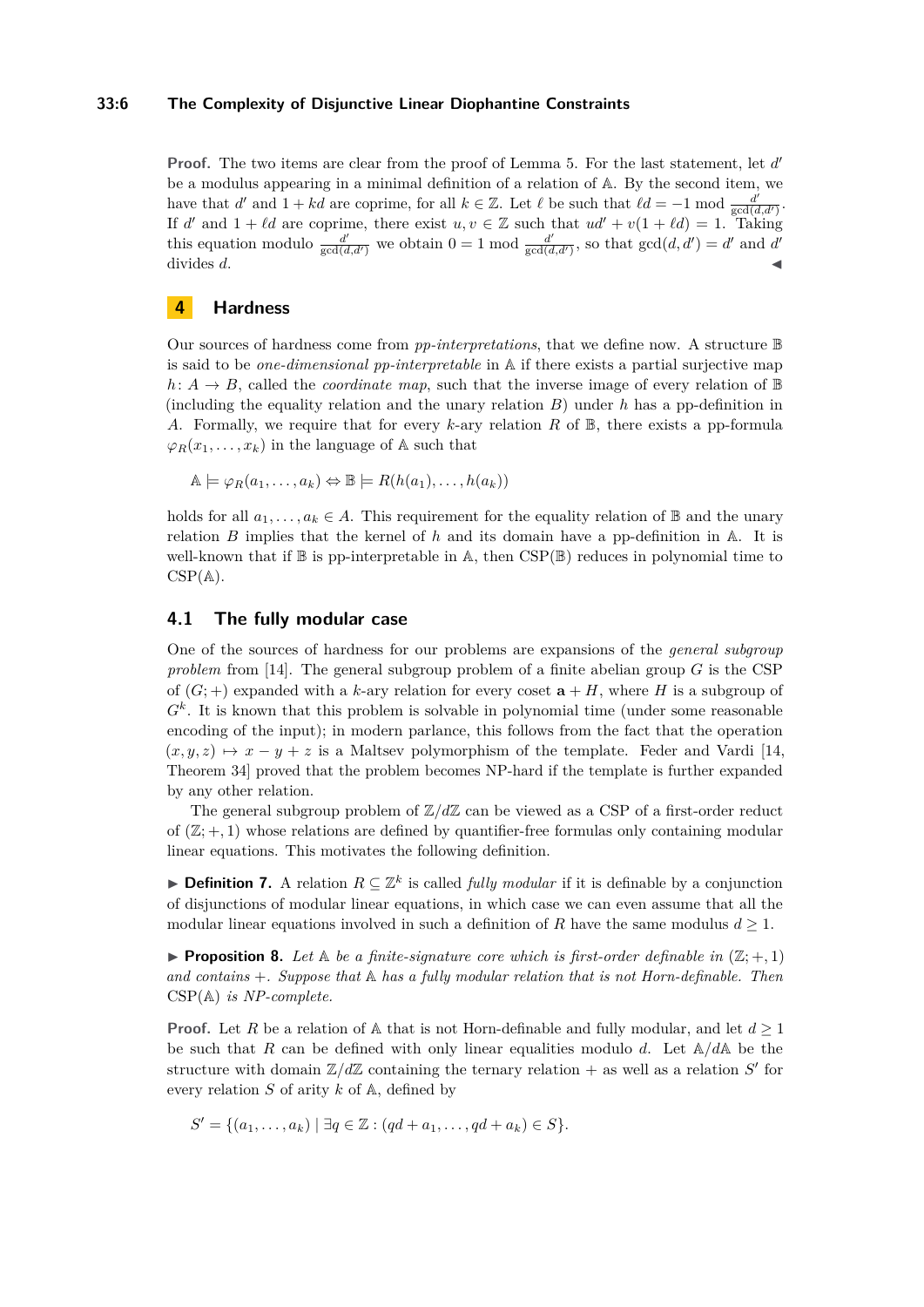Note that  $\mathbb{A}/d\mathbb{A}$  is pp-interpretable in  $\mathbb{A}$ : the coordinate map is the canonical projection  $x \mapsto x \mod d$ , whose kernel is pp-definable by the formula  $\varphi(x, y) := \exists z(x - y = dz)$ . As a consequence,  $CSP(\mathbb{A}/d\mathbb{A})$  reduces in logarithmic space to  $CSP(\mathbb{A})$ . Moreover, if  $\mathbb{A}$ is a core then  $A/dA$  is also a core. It follows from general principles [\[2,](#page-13-2) Proposition 3.3] that  $CSP(\mathbb{A}/d\mathbb{A}, 1)$  reduces to  $CSP(\mathbb{A}/d\mathbb{A})$  and so to  $CSP(\mathbb{A})$ . Note that every coset of a subgroup of  $(\mathbb{Z}/d\mathbb{Z})^k$  is pp-definable in  $(\mathbb{A}/d\mathbb{A}, 1)$  and that if *R* is not Horn-definable then  $R'$  is not a coset of a subgroup. It follows from Theorem 34 in the bible [\[14\]](#page-14-0) that  $CSP(A)$  is NP-complete.

## **4.2 The unary case**

In order to prove Theorem [1,](#page-1-0) we now focus on the case of *parametrised unary relations*.

**Definition 9** (Compatibility). Let  $\Lambda \subseteq \mathbb{Z} \setminus \{0\}$  be a set containing 1. We say that a set  ${S_{\lambda}}_{\lambda \in \Lambda}$  of subsets of Z that are definable in  $(\mathbb{Z}; +, 1)$  is *compatible* if there exist disjoint finite sets  $A, B \subseteq \mathbb{Z}$  such that

 $S_{\lambda} = (S_{\lambda}^{\circ} \cup \lambda \cdot A) \setminus \lambda \cdot B$  for all  $\lambda \in \Lambda$  and

for all  $d \ge 1$  and  $c \in \{0, \ldots, d-1\}$ , we have  $c + d\mathbb{Z} \subseteq S_1^{\circ} \Leftrightarrow \lambda c + d\mathbb{Z} \subseteq S_\lambda^{\circ}$ .

**Definition 10** (Uniform pp-definability). Let  $A$  be a first-order reduct of  $(\mathbb{Z}; +, 1)$ . We say that  ${\{S_\lambda\}}_{\lambda \in \Lambda}$  is *uniformly pp-definable in* A if there exists a pp-formula  $\theta(x, y)$  such that  $a \in S_\lambda$  if, and only if,  $A \models \theta(\lambda, a)$ .

Note that the definition of being uniformly pp-definable implies that  $\Lambda$  has a pp-definition in A, for  $\exists y.\theta(x,y)$  is a pp-definition. Let  $S \subseteq \mathbb{Z}^2$  be a binary relation that is pp-definable in A. Then the family  $\{S_{\lambda}\}_{{\lambda \in \Lambda}}$  where  $\Lambda := \{a \in \mathbb{Z} \mid (a, b) \in S \text{ for some } b \in \mathbb{Z}\} \subseteq \mathbb{Z} \setminus \{0\}$ and  $S_\lambda := \{a \in \mathbb{Z} \mid (\lambda, a) \in S\}$  is uniformly pp-definable in A. But even if *S* contains a tuple of the form  $(1, b)$  and no tuple of the form  $(0, b)$ , it might not necessarily satisfy the compatibility condition, as illustrated in the following example.

► **Example 11.** Let  $S = \{(a, b) \in \mathbb{Z}^2 \mid a \neq 0 \land (a = b \lor a = 2b)\}\)$ . Then  $\Lambda = \mathbb{Z} \setminus \{0\}$ , and for  $\lambda \in \Lambda$  we have  $S_{\lambda} = {\lambda}$  if  $\lambda = 1 \text{ mod } 2$  and  $S_{\lambda} = {\lambda}$ ,  $\frac{\lambda}{2}$  if  $\lambda = 0 \text{ mod } 2$ . Therefore, the compatibility condition is not satisfied by  $\{S_\lambda\}_{\lambda \in \Lambda}$ .

In the following proof, we write 1-in-3-SAT for  $CSP({0,1}; {(1,0,0), (0,1,0), (0,0,1)}$ . It is well-known that this problem is NP-complete ([\[22\]](#page-15-4); for a proof see [\[20\]](#page-14-17)).

<span id="page-6-0"></span> $\blacktriangleright$  **Lemma 12.** Let  $\mathbb{A}$  be a finite-signature first-order reduct of  $(\mathbb{Z}; +, 1)$  containing  $+$ . If  ${S_{\lambda}}_{\lambda \in \Lambda}$  *is a compatible set of unary relations that is uniformly pp-definable in*  $\Lambda$  *and if*  $1 < |S_\lambda| < \infty$  for all  $\lambda \in \Lambda$ , then CSP(A) is NP-hard.

**Proof.** Since every  $S_\lambda$  is finite, one sees that  $S_\lambda = \lambda \cdot A$  for the finite set *A* coming from the compatibility condition. Let  $m_1 := min(A)$  and  $m_2 := min(A \setminus \{m_1\})$ . The formula

$$
\exists \lambda (x + y + z = (m_2 - m_1)\lambda \wedge x + m_1\lambda \in S_\lambda \wedge y + m_1\lambda \in S_\lambda \wedge z + m_1\lambda \in S_\lambda \wedge \lambda \in \Lambda)
$$

defines the ternary relation consisting of  $(a, b, c) \in \mathbb{Z}^3$  such that  $a, b, c \in \{0, m_2 - m_1\}$  and exactly one of  $a, b, c$  is equal to  $m_2 - m_1$ . Note that this formula is in the language of A, since  $\{S_{\lambda}\}_{\lambda \in \Lambda}$  is uniformly pp-definable and in particular  $\Lambda$  is pp-definable in A. This gives an interpretation of 1-in-3-SAT in A, using the map  $h: \{0, m_2 - m_1\} \to \{0, 1\}$  such that  $h(0) = 0$  and  $h(m_2 - m_1) = 1$ . Therefore, CSP(A) is NP-hard.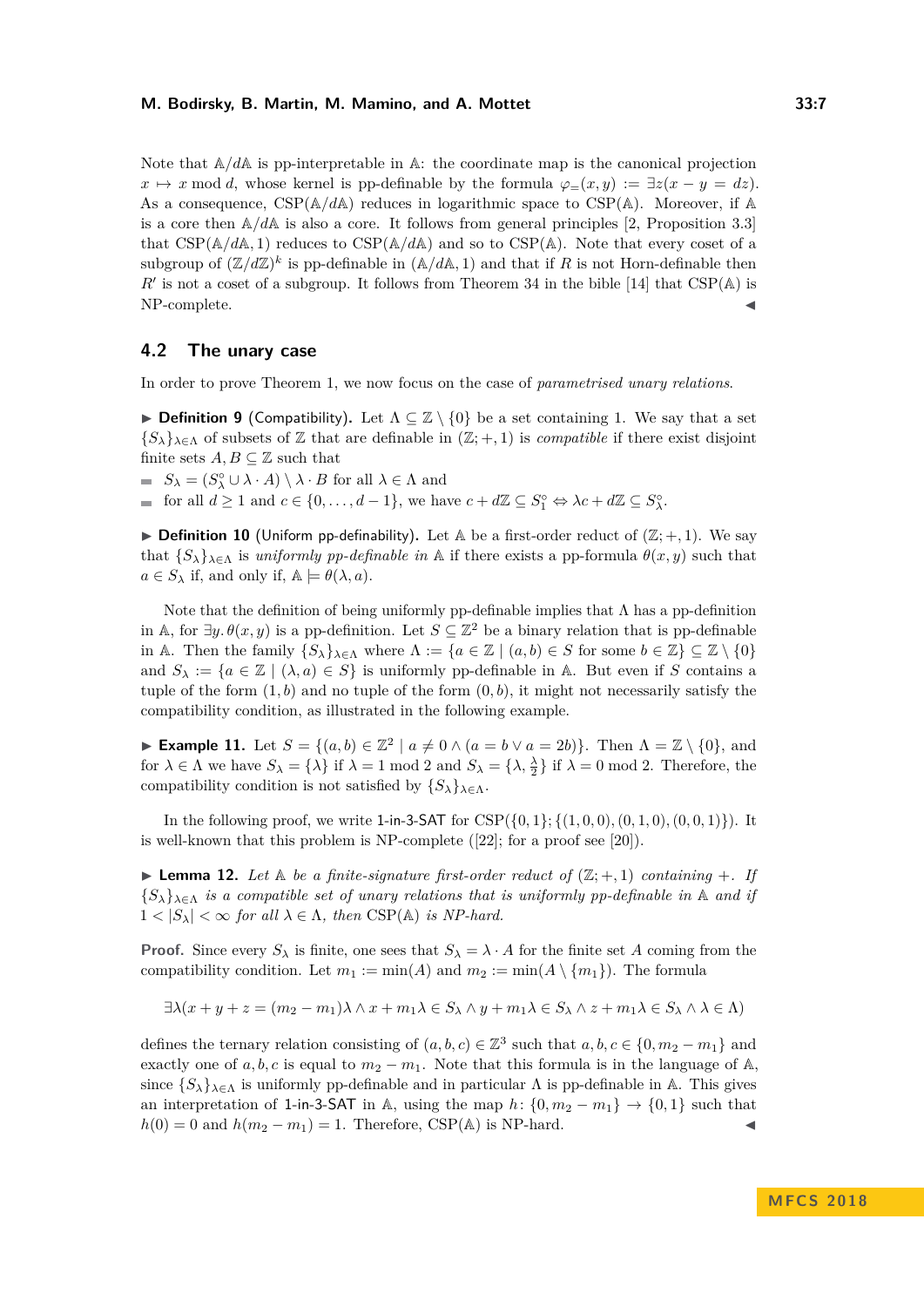#### **33:8 The Complexity of Disjunctive Linear Diophantine Constraints**

<span id="page-7-1"></span>**Proposition 13.** Let  $\mathbb{A}$  be a finite-signature first-order reduct of  $(\mathbb{Z}; +, 1)$  that contains + *and is a core. Let*  ${S_\lambda}_{\lambda \in \Lambda}$  *be a compatible family that is uniformly pp-definable in* A *such that for every*  $\lambda \in \Lambda$  *the set*  $S_{\lambda}$  *is not Horn-definable. Then* CSP( $\mathbb{A}$ ) *is NP-hard.* 

**Proof.** Let  $A, B \subset \mathbb{Z}$  be finite such that  $S_{\lambda} = (S_{\lambda}^{\circ} \cup \lambda \cdot A) \setminus (\lambda \cdot B)$  for all  $\lambda \in \Lambda$ . Since  $S_{\lambda}$ is not Horn-definable, we have  $|S_\lambda| > 1$  for all  $\lambda \in \Lambda$ . If  $S_\lambda$  is finite for every  $\lambda \in \Lambda$ , then CSP( $\mathbb{A}$ ) is NP-hard by Lemma [12.](#page-6-0) Therefore, we can assume that  $S_{\lambda}^{\circ} \neq \emptyset$  for some  $\lambda \in \Lambda$ , and the second compatibility condition implies that  $S^{\circ}_{\lambda}$  is infinite for all  $\lambda \in \Lambda$ . Let  $d \geq 1$ be such that  $S_{\lambda}^{\circ}$  is a union of cosets of  $d\mathbb{Z}$  for all  $\lambda \in \Lambda$ . Write  $S_1^{\circ} = \bigcup_{i=1}^n c_i + d\mathbb{Z}$ , with  $c_i \in \{0, \ldots, d-1\}.$ 

If  $n \in \{2, \ldots, d-1\}$ , we claim that we can pp-define a fully modular relation that is not Horn-definable. Indeed, let  $\theta(x, y)$  be a formula that defines  $\{S_{\lambda}\}_{{\lambda \in {\Lambda}}}$ . Note that

 $\chi(x, y) := \theta(x, y) \wedge \theta(x, y + dx) \wedge \cdots \wedge \theta(x, y + \max(A \cup B) dx)$ 

holds precisely on the pairs  $(\lambda, a)$  such that  $a \in S_\lambda^\circ$ : since *x* is forced to be in  $\Lambda$  by  $\theta$ , a satisfying assignment gives a nonzero value  $\lambda$  to *x*. Thus, if all of  $y, y + d\lambda, \ldots, y + \max(A \cup B) d\lambda$  are in  $S_\lambda$ , then they all must be in the modular part  $S_\lambda^{\circ}$ . The relation *T* that  $\chi$  defines is fully modular and is such that  $T_{\lambda} = S_{\lambda}^{\circ}$  and in particular *T* is not Horn-definable. It follows from Proposition [8](#page-5-0) that CSP(A) is NP-hard.

Otherwise, the set  $S^{\circ}_{\lambda}$  consists of a single coset of  $d\mathbb{Z}$  for all  $\lambda \in \Lambda$ , and this coset is  $\lambda c_1 + d\mathbb{Z}$ by the compatibility condition on  $\{S_{\lambda}\}_{\lambda \in \Lambda}$ . Since  $S_{\lambda}^{\circ}$  is assumed to not be Horn-definable, *A* must contain an element *a*. We claim that we can define another family of unary relations where the unary relations are finite and not singletons. Indeed, consider the formula

$$
\psi(x, y) := \exists z \left( \theta(x, y) \land \theta(x, z) \land y + z = (c_1 + a)x \right)
$$

and let  $T \subseteq \mathbb{Z}^2$  be the relation that it defines. First, note that  $\psi(\lambda, c_1)$  and  $\psi(\lambda, a)$  hold for all  $\lambda \in \Lambda$ , so that  $|T_{\lambda}| > 1$ . We claim that  $T_{\lambda}$  is finite. Since  $A \cap S_1^{\circ} = \emptyset$ , one has  $a \neq c_1 \mod d$ . Consequently,  $c_1 + a \neq 2c_1 \mod d$  and  $(c_1 + a)\lambda \neq 2c_1\lambda \mod d$ . The equation  $y + z = (c_1 + a)\lambda$  therefore forces that one of *y* and *z* is in  $\lambda \cdot A$ . Since *A* is finite, there are only finitely many pairs satisfying this condition, thus showing that  $1 < |T_\lambda| < \infty$ . It follows from Lemma [12](#page-6-0) that  $CSP(A)$  is NP-hard.

As a corollary we obtain a simple-to-state condition implying that CSP(A) is NP-hard (Corollary [16\)](#page-8-0). The corollary relies on the fact that End(A), being identified with a subset of Z, can be pp-defined in A. We prove this in the next lemma.

<span id="page-7-0"></span>**I Lemma 14.** Let  $\mathbb A$  be a finite-signature first-order reduct of  $(\mathbb{Z}; +, 1)$  that contains  $+$ . *Then the set* End(A) *has a pp-definition in* A *that is additionally quantifier-free.*

**Proof.** Let *E* be the set of all the formulas  $R(a_1 \cdot x, \ldots, a_r \cdot x)$  for *R* in the language of A and  $(a_1, \ldots, a_r) \in R$ . We then have that  $A \models E(\lambda)$  iff  $\lambda \in End(A)$ . We now show that there exists a finite subset  $F \subseteq E$  that defines the same set of integers.

For each relation *R* of  $\mathbb{A}$ , fix a standard definition  $\varphi_R$  in conjunctive normal form of *R* in  $(\mathbb{Z}; +, 1)$ . Let *M* be the largest absolute value of a constant appearing in  $\varphi_R$ . Consider the finite family F of equations  $\sum \mu_i x_i = m$ , where  $\sum \mu_i x_i = m'$  is some equation appearing in  $\varphi_R$  and  $|m| \leq M$ , together with all the equations  $\sum \mu_i x_i = c \mod d$  where  $\sum \mu_i x_i = c' \mod d$ is a modular equation appearing in  $\varphi_R$  and  $c \in \{0, \ldots, d-1\}$ . For each subset of F that is satisfiable by a tuple in *R*, pick a tuple  $\mathbf{b} \in R$  satisfying the formulas in this subset and add this tuple to a set S. Repeat this operation for every relation of  $\mathbb{A}$ , and let S be the finite set of tuples (of possibly different arities) that we obtain. Finally, let *F* be the subset of *E* where only the formulas associated with tuples from  $S$  are kept.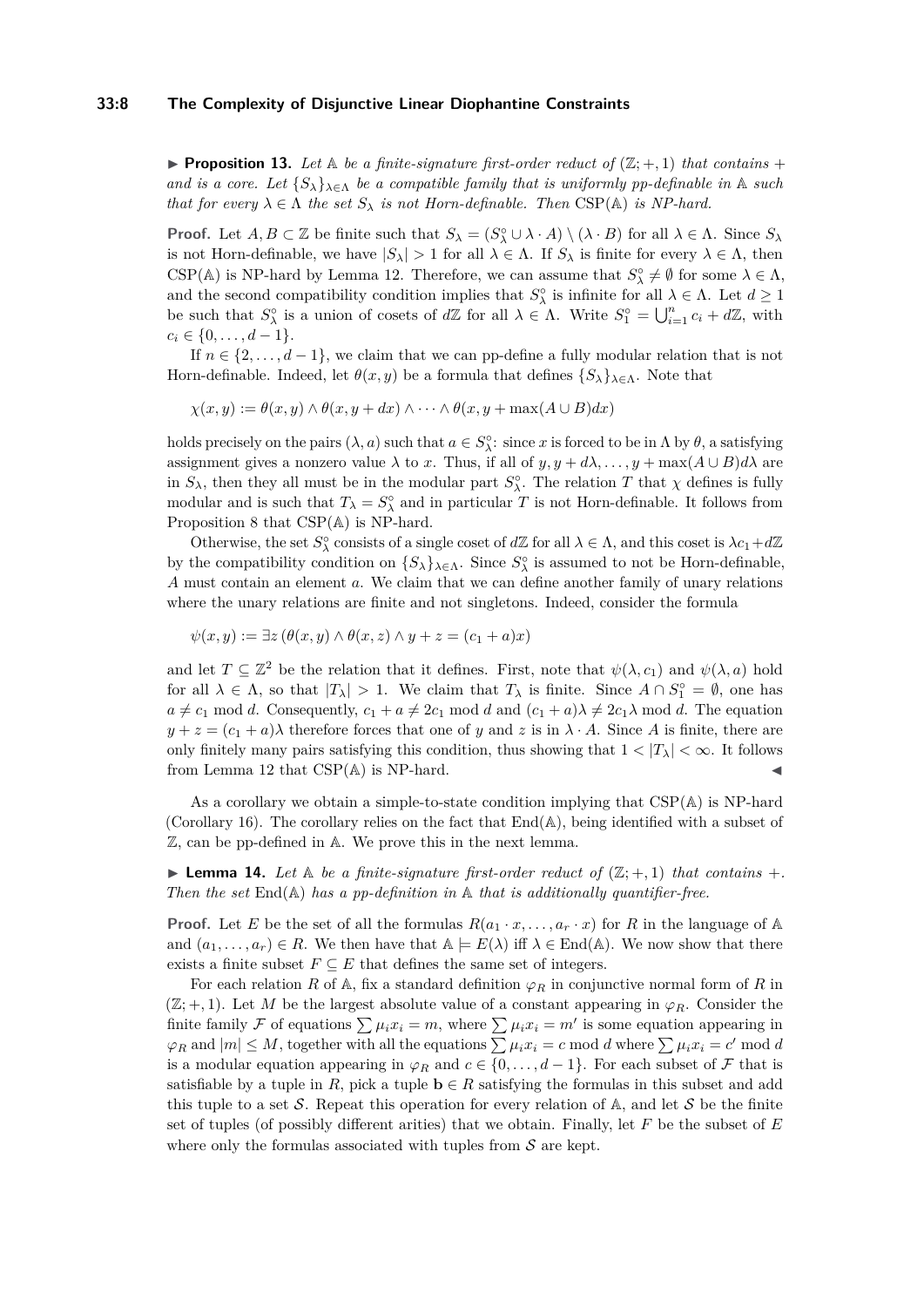We claim that *F* defines End(A). Since  $F \subseteq E$ , it suffices to show that every  $\lambda$  satisfying *F* is an endomorphism of  $\mathbb{A}$ . Let  $\lambda \in \mathbb{Z}$  satisfy *F*, and let  $\mathbf{a} \in R$  be a tuple in some relation of A. Let  $\mathbf{b} \in \mathcal{S}$  be such that **b** satisfies exactly the same equations in F as **a**. By construction, *λ***b** ∈ *R* so that in each clause of  $\varphi_R$ , some equation is satisfied by *λ***b**. We show that *λ***a** satisfies the same equations, so that  $\lambda \mathbf{a} \in R$ . If  $\lambda = 0$ , then  $\lambda \mathbf{b} = \lambda \mathbf{a}$  so that  $\lambda \mathbf{a} \in R$ . Suppose now that  $\lambda \neq 0$ . Let  $\sum \mu_i x_i = c$  be a linear equation that is satisfied by  $\lambda$ **b**. Then necessarily  $\lambda$  divides c, so that **b** satisfies  $\sum \mu_i x_i = \frac{c}{\lambda}$  and  $|\frac{c}{\lambda}| \leq |c| \leq M$ , so that  $\sum \mu_i x_i = \frac{c}{\lambda}$ is an equation in F. Consequently, **a** also satisfies this equation and  $\lambda$ **a** satisfies  $\sum \mu_i x_i = c$ . The proof for modular linear equations is similar. This proves that  $\lambda$  is an endomorphism of A and concludes the proof.

<span id="page-8-1"></span>► **Lemma 15.** Let  $R \subseteq \mathbb{Z}$  be first-order definable over  $(\mathbb{Z}; +, 1)$  such that  $(\mathbb{Z}; +, R)$  is a core.  $\blacksquare$  *If*  $R^+ \neq \emptyset$ *, then* {1} *or* {1*,* −1} *is pp-definable in* (Z; +*, R*)*.*  $\blacksquare$  *If*  $R^+ = \emptyset$ *, then*  $R^- = \emptyset$  *or*  $R = \mathbb{Z} \setminus \{0\}.$ 

**Proof.** Let *n* be such that  $R^\circ$  is a union of *n* cosets of  $d\mathbb{Z}$ , i.e.,

$$
R^{\circ} = \bigcup_{i=1}^{n} c_i + d\mathbb{Z}.
$$

Let us prove the first item. By Lemma [14,](#page-7-0) it suffices to prove that the only possible endomorphisms of the structure  $(\mathbb{Z}; +, R)$  are  $x \mapsto \lambda \cdot x$  with  $\lambda \in \{1, -1\}$ . Suppose that  $x \mapsto \lambda \cdot x$  is an endomorphism. Then  $\lambda \neq 0$  since the structure is a core, so suppose that  $|\lambda| > 1$ . Let *a* be the maximal element of  $R^+$ , and note that in particular  $a + d \notin R$  (it cannot be in  $R^+$  because of the maximality assumption, and cannot be equal to any  $c_i$  modulo *d*). Then  $a \in R$ , so  $\lambda^q a \in R$  for all  $q \in \mathbb{N}$ . In particular, if *q* is such that  $\lambda^q > \max(R^+ \cup R^-)$ we obtain  $\lambda^q a \in R^\circ$ . This means that  $\lambda^q a = c_i \text{ mod } d$  for some  $i \in \{1, ..., n\}$ . Finally,  $\lambda^q(a+d) = \lambda^q a + \lambda^q d = c_i \text{ mod } d$ , so that  $\lambda^q(a+d) \in R$ . This implies that  $x \mapsto \lambda^q \cdot x$  is not an embedding, contradicting the core assumption on  $(\mathbb{Z}; +, R)$ .

Let us now prove the second item. Let *b* be some element of *R*<sup>−</sup>. We must have  $b = c_i \text{ mod } d$  for some  $i \in \{1, ..., n\}$  since  $R^- \subset R^\circ$ . Note that the map  $x \mapsto (d+1)x$  is an endomorphism of  $(\mathbb{Z}; +, R)$ , so it has to be an embedding. It follows that  $(d+1)^m \cdot b \notin R$ for any *m*. Suppose that *b* is not 0. Choose *m* so that  $(d+1)^m \cdot |b| > \max_{e \in R^-} |e|$  so that  $(d+1)^m \cdot b \notin R^-$ . But  $(d+1)^m b = c_i \text{ mod } d$ , a contradiction. It follows that  $R^- \subseteq \{0\}$ , which concludes the proof.

<span id="page-8-0"></span> $\triangleright$  **Corollary 16.** Let  $\mathbb{A}$  be a finite-signature first-order reduct of  $(\mathbb{Z}; +, 1)$  which contains + *and is a core. If* End(A) *is not Horn-definable, then* CSP(A) *is NP-hard. Moreover, if* End(A) *is Horn-definable, then it is either*  $\{1\}$ ,  $\mathbb{Z} \setminus \{0\}$ *, or*  $1 + d\mathbb{Z}$  *for some*  $d > 2$ *.* 

**Proof.** Lemma [14](#page-7-0) implies that  $R := \text{End}(\mathbb{A})$  has a quantifier-free pp-definition in  $\mathbb{A}$ . We first prove that  $(\mathbb{Z}; +, R)$  is a core. Indeed, let  $\lambda$  be an endomorphism of  $(\mathbb{Z}; +, R)$ . Since  $1 \in R$ , we obtain that  $\lambda \in R$ , so that  $x \mapsto \lambda x$  is a self-embedding of A by the fact that A is a core. Since R is has a quantifier-free definition over A, it follows that  $x \mapsto \lambda x$  is also a self-embedding of  $(\mathbb{Z};+,R)$ .

First consider the case that *R* is not Horn-definable. If  $R^+ \neq \emptyset$  then Lemma [15](#page-8-1) implies that  $\{1\}$  or  $\{1,-1\}$  are pp-definable in  $(\mathbb{Z};+,R)$ . All endomorphisms of A must preserve this set, so  $\text{End}(\mathbb{A}) = R = \{1, -1\}$  or  $\text{End}(\mathbb{A}) = R = \{1\}$ ; since R is no Horn-definable, we must even have  $R = \{1, -1\}$ . But then the family  $\{S_{\lambda}\}_{{\lambda}\in\{-1,1\}}$  with  $S_{-1} = S_1 = \{1, -1\}$ is uniformly definable and compatible, the conditions being satisfied for  $A = \{-1, 1\}$  and  $B = \emptyset$ :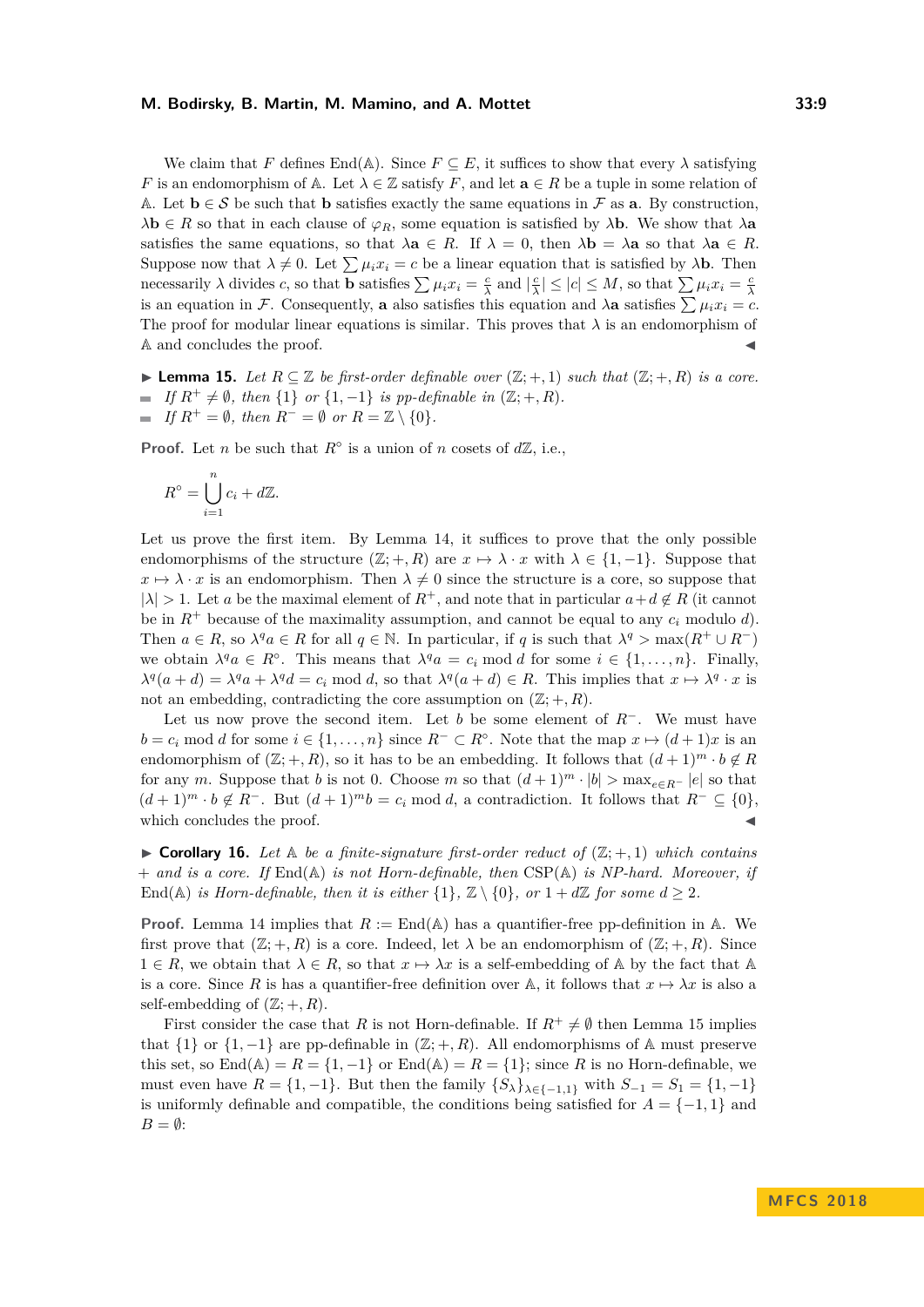$S_1 = A = S_{-1};$ 

 $S_1^{\circ} = S_{-1}^{\circ} = \emptyset.$ 

Then Proposition [13](#page-7-1) applied to  $S_\lambda$  implies that CSP( $\mathbb{A}$ ) is NP-hard.

If  $R^+ = \emptyset$  then Lemma [15](#page-8-1) implies that  $R^- = \emptyset$  or that  $R = \mathbb{Z} \setminus \{0\}$ . In the latter case, *R* would be Horn, contrary to the assumptions, so  $R^- = \emptyset$ . In this case, R is fully modular, but not Horn definable, so NP-hardness of CSP(A) follows from Proposition [8.](#page-5-0) This shows the first part of the statement.

Finally, consider the case that *R* is Horn-definable. If  $R^+ = \emptyset$  then Lemma [15](#page-8-1) implies that  $R = \mathbb{Z} \setminus \{0\}$ , and we are done, or  $R^- = \emptyset$ , in which case  $R = 1 + d\mathbb{Z}$  for some  $d \geq 2$ and we are also done. Otherwise,  $R^+ \neq \emptyset$  and Lemma [15](#page-8-1) implies that  $\{1\}$  or  $\{1, -1\}$  is pp-definable in  $(\mathbb{Z};+,R)$ .

## **4.3 Arbitrary arities**

We finally present the hardness proof in the general case where the structure contains a relation that is not Horn-definable. The strategy is to cut from a non-Horn relation *R* a uniformly definable family  $\{S_\lambda\}_{\lambda \in \Lambda}$  of lines for which each  $S_\lambda$  is not Horn-definable. In a second step, we ensure that we get a family satisfying the compatibility condition, and we conclude using Proposition [13.](#page-7-1) Call a formula *ϕ* in conjunctive normal form *reduced* if removing any literal or clause from  $\varphi$  yields a formula that is not equivalent to  $\varphi$ . Note that minimal formulas are necessarily reduced.

<span id="page-9-0"></span>**I Lemma 17.** Let  $\mathbb A$  be a finite-signature first-order reduct of  $(\mathbb{Z}; +, 1)$  which contains  $+$  and *is a core. Suppose that* A *contains a relation R that is not Horn-definable. Then* CSP(A) *is NP-hard, or* A *pp-defines a relation that is not Horn-definable and that has a minimal definition containing a non-Horn clause ψ such that:*

- $\blacksquare$  *no negated linear equation is in*  $\psi$ *,*
- *at least one linear equation is in ψ.*  $\overline{a}$

**Proof.** Let  $\varphi$  be a standard minimal definition of *R* in conjunctive normal form, and let  $\psi$ be a clause of  $\varphi$  that is not Horn. From Corollary [16,](#page-8-0) we can suppose that End(A) is  $\{1\}$ ,  $\mathbb{Z} \setminus \{0\}$ , or  $1 + d\mathbb{Z}$  for  $d \geq 2$ . This implies that either  $\{1\}$  is pp-definable or, by Proposition [6,](#page-4-0) all the linear equations appearing in  $\varphi$  are homogeneous.

We can assume that  $\psi$  does not contain any negative literal, per the assumption that  $\varphi$ is minimal: indeed, consider the relation  $R'$  defined by the formula

<span id="page-9-1"></span>
$$
\varphi' := \varphi \wedge \sum \lambda_i x_i = c \tag{\dagger}
$$

where  $\sum \lambda_i x_i \neq c$  is in  $\psi$ . Either  $c = 0$ , in which case the relation R' defined by ([†](#page-9-1)) is pp-definable in A, or  $\{1\}$  is pp-definable in A and  $R'$  is pp-definable in A, too. The relation *R*<sup> $\prime$ </sup> is not Horn-definable, and when we reduce the definition  $\varphi$ <sup> $\prime$ </sup> of *R*<sup> $\prime$ </sup> we obtain a formula that has fewer literals in clauses that contain more than one literal, in contradiction to the minimality of *ϕ*.

If *ψ* contains a linear equation then we are done. Otherwise, *ψ* only contains modular linear equations. If  $\text{End}(\mathbb{A}) = \mathbb{Z} \setminus \{0\}$  then by Proposition [6](#page-4-0) any modulus of a modular linear equation appearing in  $\psi$  would have to be coprime with every nonzero integer, which is impossible. Therefore, End( $\mathbb{A}$ ) is  $\{1\}$  or  $1 + d\mathbb{Z}$  for  $d \geq 2$ . In the latter case, we can assume by Proposition [6](#page-4-0) that all the modular linear equations in *ψ* are modulo a divisor of *d*. In the former case, let *d* be a common multiple of all the moduli appearing in a modular linear equation in *ψ*. Consider the structure A*/d*A defined in Proposition [8.](#page-5-0) The relation *T*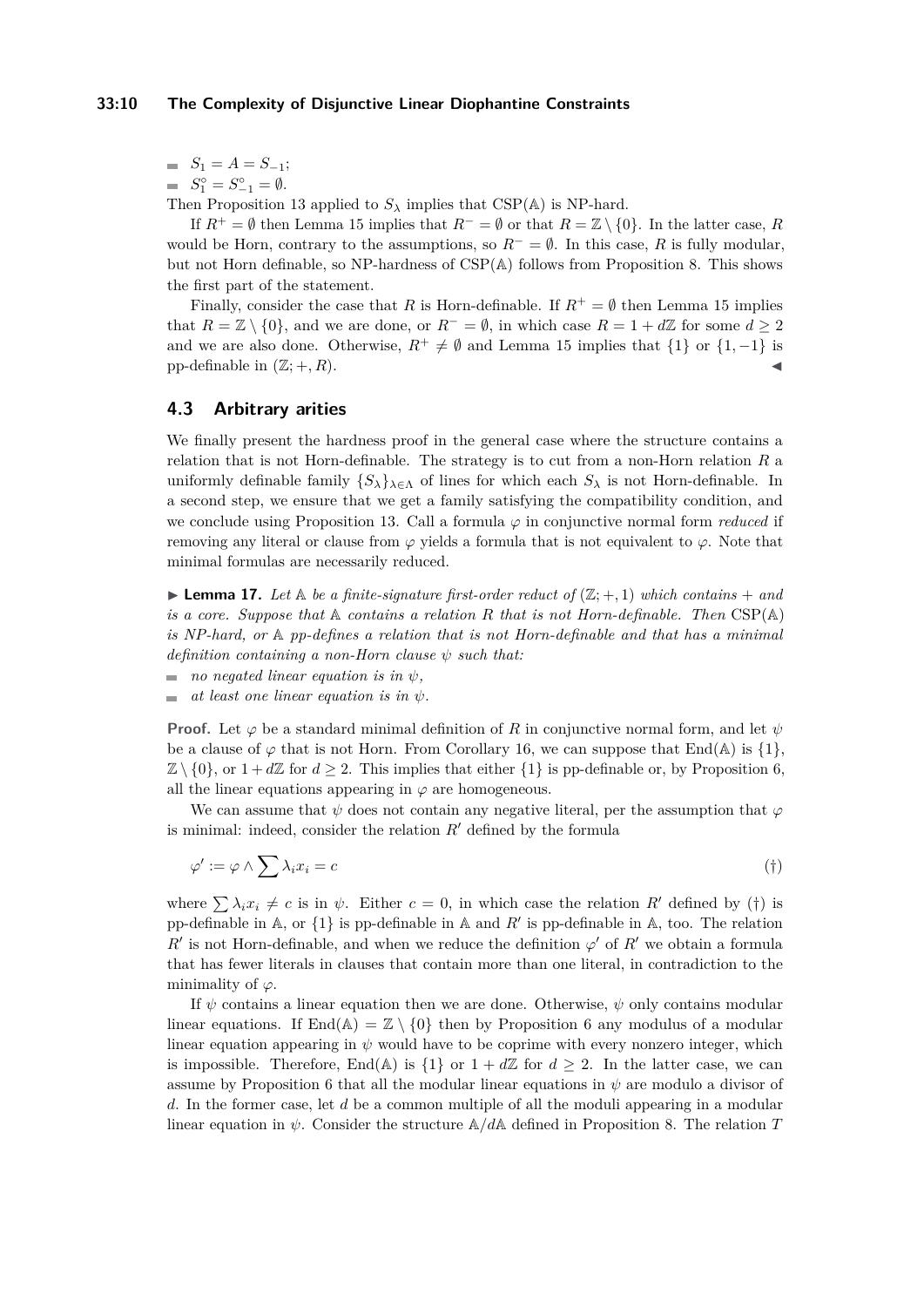obtained from *R* in this structure is not a coset of a subgroup *H* of  $(\mathbb{Z}/d\mathbb{Z})^k$  (where *k* is the arity of *R*): otherwise this coset is definable by a conjunction  $\theta$  of modular linear equations modulo a divisor of *d*. Replacing  $\psi$  by  $\theta$  in  $\varphi$  would produce a smaller definition of *R*, a contradiction to the minimality of  $\varphi$ . Moreover,  $(\mathbb{A}/d\mathbb{A}, 1)$  is pp-interpretable in A: in the two cases that  $\text{End}(\mathbb{A}) = \{1\}$  and  $\text{End}(\mathbb{A}) = 1 + d\mathbb{Z}$ , the preimage of  $\{1\}$  under the canonical projection  $x \mapsto x$  mod *d* is pp-definable in A. We conclude as in Proposition [8](#page-5-0) that CSP(A) is NP-hard.  $\blacktriangleleft$ 

<span id="page-10-0"></span> $\triangleright$  **Theorem 18.** Let  $\mathbb{A}$  be a finite-signature first-order reduct of  $(\mathbb{Z}; +, 1)$  which contains + *and is a core. Suppose that* A *contains a relation that is not Horn-definable. Then* CSP(A) *is NP-hard.*

**Proof.** From Lemma [17,](#page-9-0) we can suppose that A pp-defines a relation R that is not Horndefinable, that has a reduced standard definition  $\varphi$  containing a non-Horn clause  $\psi$  with at least one linear equation  $(L)$  and no negated linear equation. Since  $\psi$  is not Horn, it contains at least another equation  $(L')$ , possibly modular. Let  $(a_1, \ldots, a_n)$  satisfy  $\varphi$  and only  $(L)$ in  $\psi$ . Such a tuple exists by the assumption that  $\varphi$  is reduced. Similarly, let  $(b_1, \ldots, b_n)$ satisfy  $\varphi$  and only  $(L')$  in  $\psi$ . Let *S* be the binary relation such that  $(\lambda, t) \in S$  if, and only if,  $\lambda \in \text{End}(\mathbb{A})$  and  $t(\mathbf{a} - \mathbf{b}) + \lambda \mathbf{b}$  is in *R*. Note that **a** and **b** being fixed, *S* is pp-definable over A. Therefore, we obtain a family  $\{S_{\lambda}\}_{{\lambda}\in{\Lambda}}$  that is uniformly definable in A, where  $\Lambda = \text{End}(\mathbb{A})$ . Clearly,  $1 \in \Lambda$ , and  $\Lambda \subseteq \mathbb{Z} \setminus \{0\}$  and  $0, \lambda \in S_{\lambda}$ . Moreover, note that

<span id="page-10-1"></span>
$$
S_{\lambda} \cap \lambda \cdot \mathbb{Z} = \lambda \cdot S_1 \tag{1}
$$

holds for all  $\lambda \in$  End( $\mathbb{A}$ ). Indeed:

$$
t \in S_1 \Leftrightarrow t(\mathbf{a} - \mathbf{b}) + \mathbf{b} \in R
$$
  
\n
$$
\Leftrightarrow \lambda t(\mathbf{a} - \mathbf{b}) + \lambda \mathbf{b} \in R
$$
  
\n
$$
\Leftrightarrow \lambda t \in S_{\lambda}.
$$
  
\n
$$
\Leftrightarrow \lambda t \in S_{\lambda}.
$$

We prove that for all  $\lambda \in \text{End}(\mathbb{A})$  the relation  $S_{\lambda}$  is not Horn-definable. Since  $0, \lambda \in S_{\lambda}$ , it suffices to prove that  $S_\lambda$  omits infinitely many multiples of  $\lambda$ , and by ( $\ddagger$ ) it suffices to prove that  $\ell \notin S_1$  for infinitely many  $\ell$ . Let  $\ell$  be such that  $\ell = 1 \mod d'$ , for every modulus *d*<sup>'</sup> appearing in  $\psi$ . We claim that  $\ell(a - b) + b$  does not satisfy any modular linear equation in  $\psi$ . Indeed, let  $\sum_i \sigma_i x_i = c \mod d'$  be such a modular linear equation. Then we have

$$
\sum_i \sigma_i(\ell(a_i - b_i) + b_i) = c \bmod d' \Leftrightarrow \sum_i \sigma_i a_i = c \bmod d',
$$

which is a contradiction to the choice of **a** since **a** only satisfies  $(L)$  in  $\psi$  and  $(L)$  is assumed to be non-modular. Consider now a linear equation  $\sum \sigma_i x_i = c$  in  $\psi$ . This equation is satisfied by  $\ell(\mathbf{a} - \mathbf{b}) + \mathbf{b}$  if, and only if

<span id="page-10-2"></span>
$$
\ell \cdot \sum_{i} \sigma_i (a_i - b_i) = c - \sum_{i} \sigma_i b_i \,. \tag{(*)}
$$

Suppose first that  $\sum \sigma_i(a_i - b_i) = 0$ . Then  $(\star)$  is satisfied if, and only if, we have  $\sum \sigma_i b_i =$  $c = \sum \sigma_i a_i$ . This implies that both **a** and **b** satisfy the equation; this is a contradiction to our choice of the vectors **a** and **b**, so that  $\ell(a - b) + b$  does not satisfy  $(\star)$ . Suppose now that  $\sum \sigma_i(a_i - b_i) \neq 0$ . If  $\ell > |c - \sum \sigma_i b_i|$ , it is then clear that  $(\star)$  is not satisfied. Therefore, for infinitely many  $\ell$ , the tuple  $\ell(\mathbf{a} - \mathbf{b}) + \mathbf{b}$  does not satisfy any literal in  $\psi$  and  $\ell \notin S_1$ .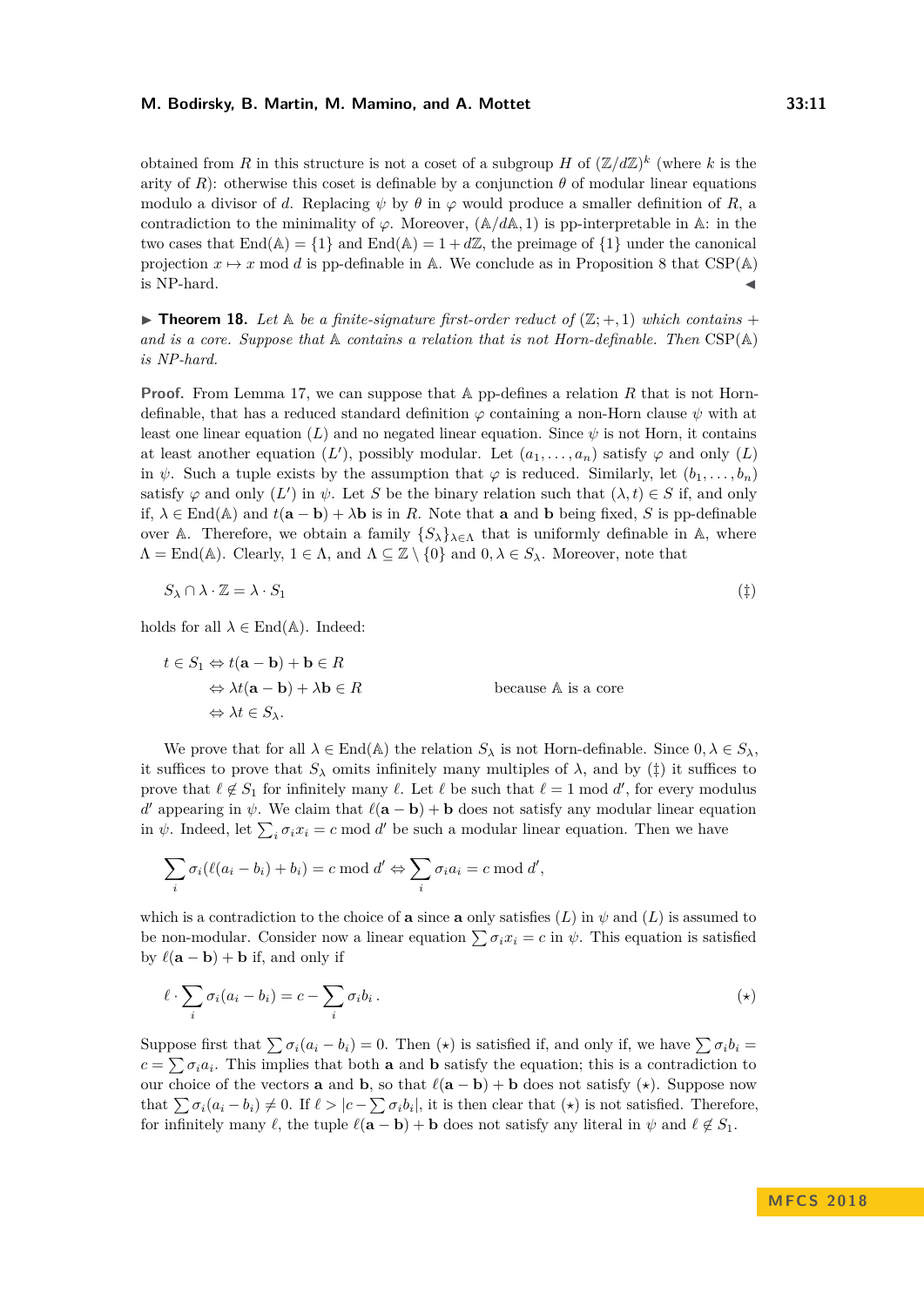### **33:12 The Complexity of Disjunctive Linear Diophantine Constraints**

Let  $\theta(x, y)$  be a minimal reduced standard definition of *S*. By inspection of the formula  $\theta$ , one finds that  $S^+_\lambda$  and  $S^-_\lambda$  consist of points of the form  $-\frac{a\lambda}{b}$ , where  $ax + by = 0$  is an equation in  $\theta$ . Note that since *a* and *b* are taken coprime by the minimality of  $\theta$ , if *b* divides  $a\lambda$  then *b* divides  $\lambda$ . Let  $m := \text{lcm}\{|b| : ax + by = 0$  is an equation in  $\theta\}$ , and note that  $m\mathbb{Z} \cap \Lambda$  is not empty by the previous remark. Let  $T \neq \emptyset$  be the binary relation defined by  $\theta(m \cdot x, y)$ . For all  $\lambda \in \text{End}(\mathbb{A})$ , the set  $T_{\lambda}$  is not Horn-definable and of the form  $(T_{\lambda}^{\circ} \cup (\lambda \cdot P)) \setminus (\lambda \cdot Q)$ , where *P* and *Q* are finite sets that are independent of  $\lambda$  and  $T_{\lambda}^{\circ} = S_{m\lambda}^{\circ}$ . For the family of relations  ${T_{\lambda}}$ <sub> $\lambda \in$ End(A)</sub> to satisfy the compatibility condition, it remains to prove that  $c + d\mathbb{Z} \subseteq T_1^{\circ}$  if, and only if,  $\lambda c + d\mathbb{Z} \subseteq T_\lambda^{\circ}$ , for all  $d \ge 1$  and  $c \in \{0, \ldots, d-1\}$ . Suppose that  $c + d\mathbb{Z} \subseteq T_1^{\circ}$  for some  $d \geq 1$  and suppose that the cosets of  $T_{\lambda}^{\circ}$  are cosets of  $d'\mathbb{Z}$ . By Proposition [6,](#page-4-0)  $\lambda$  and  $d'$ are coprime. Therefore, there exists  $\mu \in \mathbb{Z}$  such that  $\lambda \mu = 1 \mod d'$ . We have  $c + d\mu \mathbb{Z} \subseteq T_1^{\circ}$ , because *d* divides  $d\mu$ . It follows that  $\lambda c + \lambda d\mu \mathbb{Z} \subseteq T_{\lambda}^{\circ}$ . Now, let  $x \in \lambda c + d\mathbb{Z}$ , say  $x = \lambda c + qd$ . Then we have  $x = \lambda c + q\lambda \mu d \mod d'$ . Note that  $\lambda c + q\lambda \mu d \in \lambda c + \lambda d\mu \mathbb{Z} \subseteq T_{\lambda}^{\circ}$ . Since the cosets in  $T_{\lambda}^{\circ}$  are cosets of  $d'\mathbb{Z}$ , we obtain that  $x \in T_{\lambda}^{\circ}$  and consequently that  $\lambda c + d\mathbb{Z} \subseteq T_{\lambda}^{\circ}$ . Conversely, if  $\lambda c + d\mathbb{Z} \subseteq T_\lambda^{\circ}$  then  $\lambda c + d\lambda \mathbb{Z} \subseteq T_\lambda^{\circ}$ , because *d* divides  $d\lambda$ . Since *A* is a core,  $x \mapsto \lambda \cdot x$  is a self-embedding of A, so that  $c + d\mathbb{Z} \subseteq T_1^{\circ}$ .

To conclude, the family of compatible relations  $\{T_{\lambda}\}_{\lambda \in \text{End}(\mathbb{A})}$  is uniformly pp-definable in A and consists of non-Horn relations. By Proposition [13,](#page-7-1) we obtain that CSP(A) is NP-hard.

We illustrate our proofs in some examples below.

► **Example 19.** Consider the binary relation

 $S = \{(\lambda, t) | (\lambda = 1 \mod 4 \land t = 1 \mod 4) \lor (\lambda = 3 \mod 4 \land t = 3 \mod 4) \lor t = 0\}.$ 

One sees that the set of endomorphisms of  $\mathbb{A} := (\mathbb{Z}; +, S)$  is equal to  $\text{End}(\mathbb{A}) := 1 + 2\mathbb{Z}$ . Moreover, *S* is not Horn-definable. For every  $\lambda \in \text{End}(\mathbb{A})$ , one has  $S_{\lambda} = \{0\} \cup (\lambda + 4\mathbb{Z})$ . When  $\lambda$  is fixed, one can define a finite set by  $\exists y(x \in S_\lambda \land y \in S_\lambda \land x + y = \lambda)$ , which defines {0*,*  $\lambda$ }. One then obtains a reduction from 1-in-3-SAT by  $\exists x, y, z \in \{0, \lambda\} : x + y + z \in \{0, \lambda\}.$ Finally, by existentially quantifying over  $\lambda \in$  End( $\mathbb{A}$ ) we obtain a reduction from 1-in-3-SAT to  $CSP(\mathbb{Z};+,S)$ .

**Example 20.** Let  $R := \{0\} \cup (1+3\mathbb{Z}) \cup (2+3\mathbb{Z})$  and  $K = 1+3\mathbb{Z}$ . Note that Proposition [13](#page-7-1) does not apply to  $CSP(\mathbb{Z};+,R)$  since  $(\mathbb{Z};+,R)$  is not a core (we have  $0 \in End(\mathbb{Z};+,R)$ ). Neither does Corollary [16](#page-8-0) apply to  $CSP(\mathbb{Z};+,R,K)$  since  $\text{End}(\mathbb{Z};+,R,K) = K$ , which is clearly Horn-definable in  $(\mathbb{Z}; +, R, K)$ . But one obtains hardness of  $CSP(\mathbb{Z}; +, R, K)$  by Theorem [18.](#page-10-0) Indeed, pick  $a = 0$  (satisfying the linear equation  $x = 0$  in the definition of *R*) and  $b = 1$  (satisfying the modular linear equation  $x = 1$  mod 3 in the definition of *R*), and define the relation  $S = \{(\lambda, t) | \lambda \in K \land \lambda - t \in S\}$ . Note that for all  $\lambda \in K$ , we have *S*<sub> $\lambda$ </sub> = { $\lambda$ }∪3Z∪(2+3Z). The formula ∃*w*(*w* ∈ *K* ∧ *S*( $\lambda$ , *t*)∧ *S*( $\lambda$ , *t*+3*w*)) defines the relation  $T = \{(\lambda, t) | \lambda = 1 \text{ mod } 3 \wedge (t = 0 \text{ mod } 3 \vee t = 2 \text{ mod } 3)\},\$  which is fully modular and not Horn-definable. Proposition [8](#page-5-0) implies that  $CSP(\mathbb{Z};+,R,S)$  is NP-hard.

## **5 Tractability**

In this section we show the following.

<span id="page-11-0"></span> $\blacktriangleright$  **Proposition 21.** Let  $\mathbb{A}$  be a structure with finite relational signature, domain  $\mathbb{Z}$ , and whose *relations have quantifier-free Horn definitions over*  $(\mathbb{Z}; +, 1)$ *. Then there is an algorithm that solves CSP*(A) *in polynomial time.*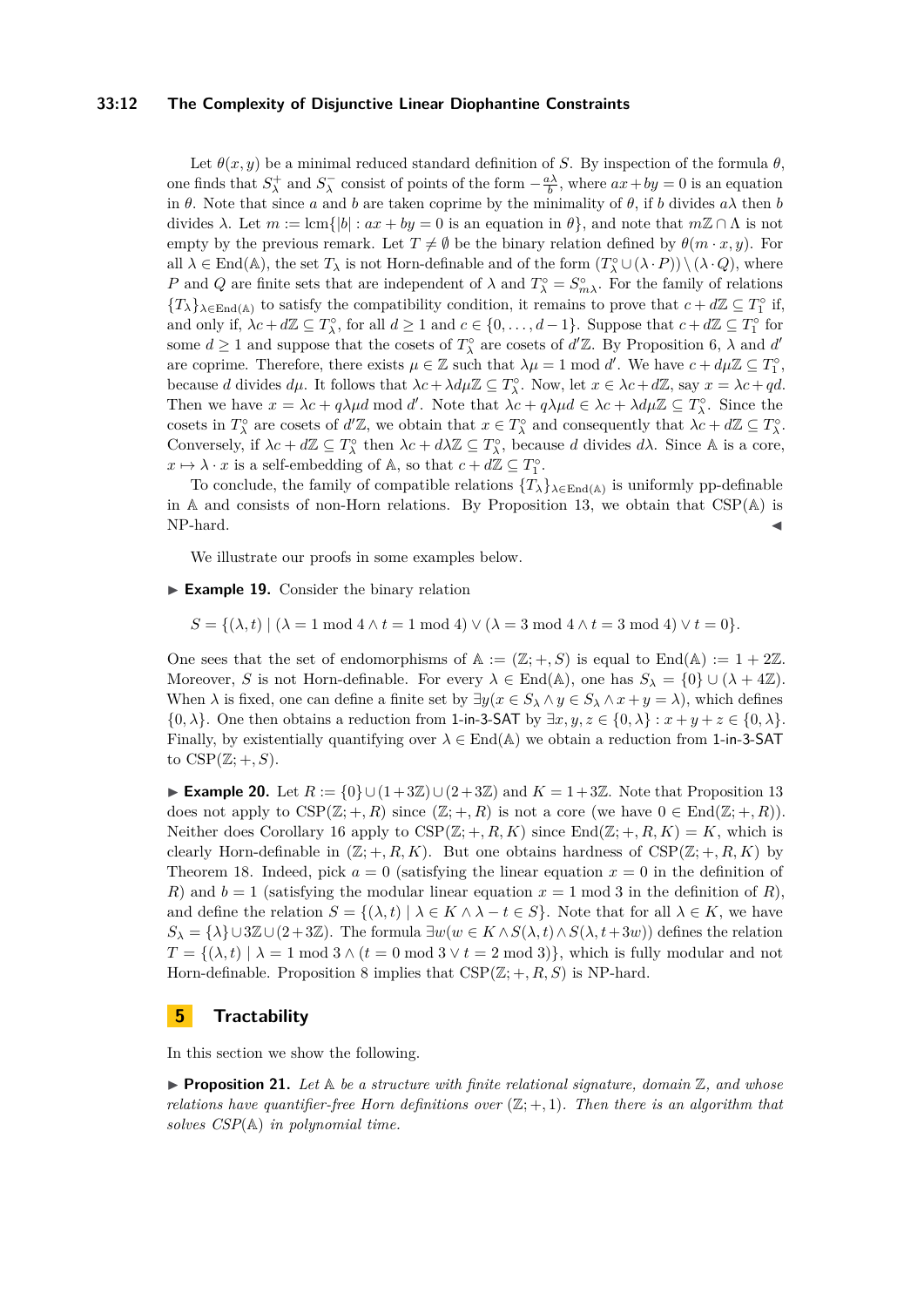This result follows from the following more general result.

<span id="page-12-0"></span>**► Theorem 22.** Let  $\varphi$  be a quantifier-free Horn formula over  $(\mathbb{Z}; +)$ , allowing parameters *from* Z *represented in binary. Then there exists a polynomial-time algorithm to decide whether*  $\varphi$  *is satisfiable over*  $(\mathbb{Z}; +)$ *.* 

The proof of Theorem [22](#page-12-0) can be found at the end of this section. We first show how to derive Proposition [21.](#page-11-0)

**Proof of Proposition [21.](#page-11-0)** The input of CSP(A) consists of a primitive positive sentence whose atomic formulas are of the form  $R(x_1, \ldots, x_k)$  where R is quantifier-free Horn definable over  $\mathcal{L}_{(\mathbb{Z};+,1)}$ . Since  $\sum_{i=1}^{n} a_i x_i = b \mod c$  is equivalent to  $\sum_{i=1}^{n} a_i x_i = b + ck$ , where *k* is a new integer variable, we can as well assume that the input to our problem consists of a set of Horn clauses over  $(\mathbb{Z}; +, 1)$ . This is tacitly the process of quantifier introduction, the converse of quantifier elimination. Then apply Theorem [22.](#page-12-0)

Our algorithm for the proof of Theorem [22](#page-12-0) uses two other well-known algorithms:

- **1.** a polynomial-time algorithm for satisfiability of linear diophantine equations, i.e., the subproblem of the computational problem from Theorem [22](#page-12-0) where the input only contains atomic formulas (see, e.g., [\[23\]](#page-15-2)).
- **2.** a polynomial-time algorithm to compute the rank of a matrix over Q; this allows us in particular to decide whether a given linear system of equalities implies another equality over the rationals (this is standard, using Gaussian elimination; again, see [\[23\]](#page-15-2) for a discussion of the complexity).

These two algorithms can be combined to obtain the following.

<span id="page-12-1"></span>I **Lemma 23.** *There is a polynomial-time algorithm that decides whether a given system* Φ *of linear diophantine equations implies another given diophantine equation*  $\psi$  *over*  $\mathbb{Z}$ *.* 

**Proof.** First, use the first algorithm above to test whether  $\Phi$  has a solution over  $\mathbb{Z}$ . If no, return yes (false implies everything). If yes, we claim that  $\Phi$  implies  $\psi$  over  $\mathbb Q$  (which can be tested by the second algorithm above) if and only if  $\Phi$  implies  $\psi$  over the integers. Clearly, if every rational solution of  $\Phi$  satisfies  $\psi$ , then so does every integer solution. Suppose now that there exists a rational solution  $\alpha$  to  $\Phi$  which does not satisfy  $\psi$ . Also take an integer solution  $\beta$  to  $\Phi$ . Then on the line L that goes through  $\alpha$  and  $\beta$  there are infinitely many integer points. If infinitely many points on a line satisfy  $\psi$ , then all points of the line must satisfy  $\psi$ . Since  $\alpha \in L$  does not satisfy  $\psi$  it follows that an integer point on L does not satisfy  $\psi$ , i.e.,  $\Phi$  does not imply  $\psi$  over the integers.

Given the two mentioned algorithms, our procedure for the proof of Theorem [22](#page-12-0) is basically an implementation of positive unit clause resolution. It takes the same form as the algorithm presented in [\[7\]](#page-14-11) for satisfiability over the rationals.

**Proof.** We follow the proof of Proposition 3.1 from [\[7\]](#page-14-11). We first discuss the correctness of the algorithm.

When U logically implies  $\varphi$  (which can be tested with the algorithm from Lemma [23\)](#page-12-1) then the negative literal  $\neg \varphi$  is never satisfied and can be deleted from all clauses without affecting the set of solutions. Since this is the only way in which literals can be deleted from clauses, it is clear that if one clause becomes empty the instance is unsatisfiable.

If the algorithm terminates with *satisfiable*, then no negation of an inequality is implied by  $U$ . If r is the rank of the linear equation system defined by  $U$ , we can use Gaussian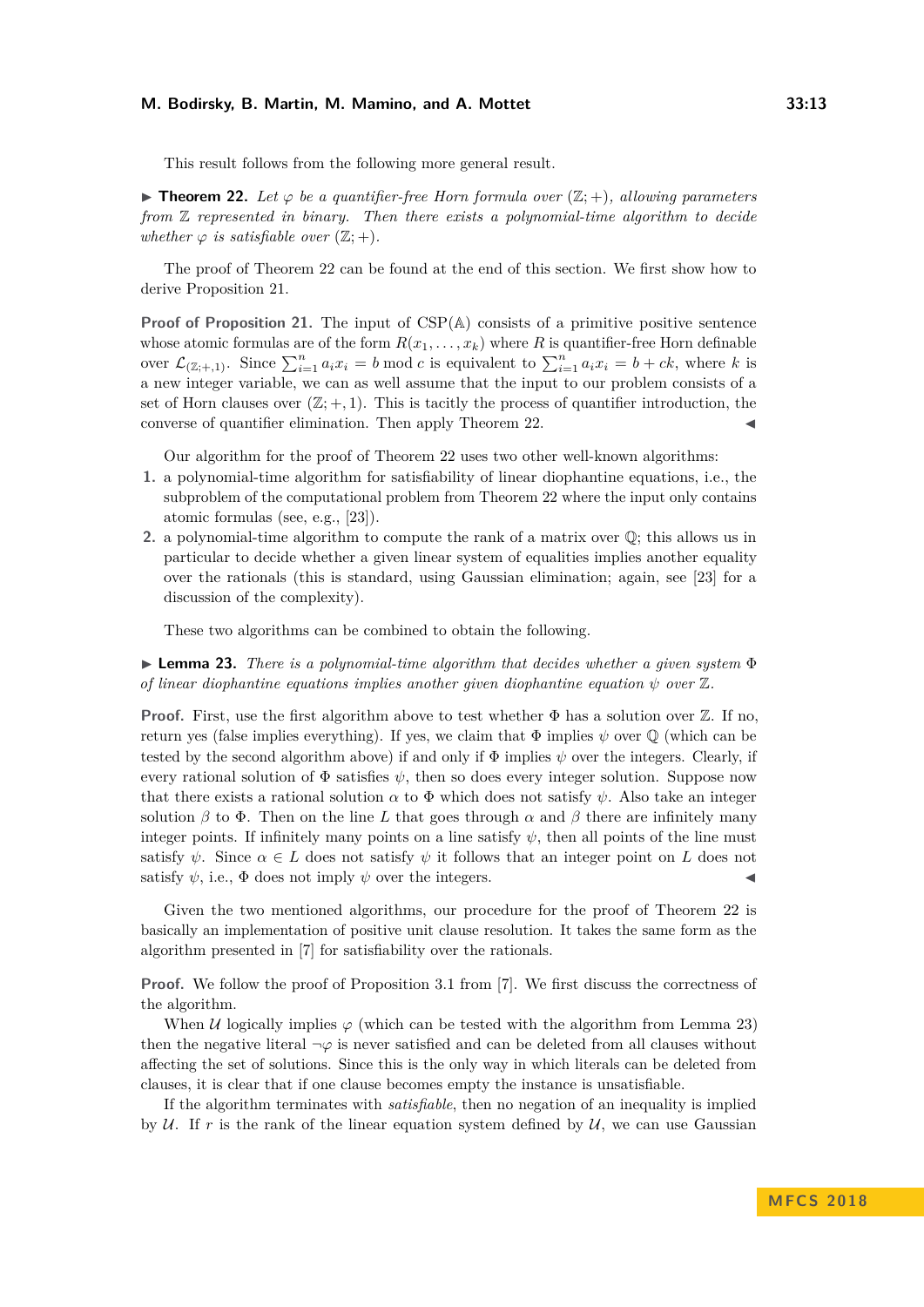## **33:14 The Complexity of Disjunctive Linear Diophantine Constraints**

// Input: a set of Horn-clauses  $\mathcal C$  over  $(\mathbb Z;+)$  with parameters. // Output: *satisfiable* if C is satisfiable in  $(\mathbb{Z}; +)$ , *unsatisfiable* otherwise Let  $U$  be clauses from  $C$  that only contain a single positive literal. If U is unsatisfiable then return *unsatisfiable*. Do For all negative literals  $\neg \varphi$  in clauses from C If U implies  $\varphi$ , then delete the negative literal  $\neg \varphi$  from all clauses in C. If C contains an empty clause, then return *unsatisfiable*. If C contains a clause with a single positive literal  $\psi$ , then add  $\{\psi\}$  to U. Loop until no literal has been deleted Return *satisfiable*.

**Figure 1** An algorithm for satisfiability of Horn formulas with parameters over  $(\mathbb{Z}; +)$ .

elimination to eliminate *r* of the variables from all literals in the remaining clauses. For each of the remaining inequalities, consider the sum of absolute values of all coefficients. Let *S* be one plus the maximum of this sum over all the remaining inequalities. Then setting the *i*-th variable to  $S^i$  satisfies all clauses. To see this, take any inequality, and assume that *i* is the highest variable index in this inequality. Order the inequality in such a way that the variable with highest index is on one side and all other variables on the other side of the  $\neq$  sign. The absolute value on the side with the *i*-th variable is at least *S i* . The absolute value on the other side is less than  $S^i - S$ , since all variables have absolute value less than  $S^{i-1}$  and the sum of all coefficients is less than *S* − 1 in absolute value. Hence, both sides of the inequality have different absolute value, and the inequality is satisfied. Since all remaining clauses have at least one inequality, all constraints are satisfied.

Now let us address the complexity of the algorithm. With appropriate data structures, the time needed for removing negated literals  $\neg \varphi$  from all clauses when  $\varphi$  is implied by U is linearly bounded in the input size since each literal can be removed at most once.

# **6 Conclusion**

We are finally in position to prove the main result.

**Proof of Theorem [1.](#page-1-0)** Let  $\mathbb A$  be a finite-signature first-order reduct of  $(\mathbb{Z}; +, 1)$  that  $\mathbb A$  contains  $+$ . By Lemma [5](#page-3-0) there exists a core  $\mathbb B$  of A. If  $\mathbb B$  has only one element then CSP( $\mathbb B$ ) and CSP( $\mathbb{A}$ ) are trivially in P. Otherwise,  $\mathbb B$  is itself first-order definable in  $(\mathbb Z; +, 1)$  and contains  $+$  by Lemma [5,](#page-3-0) and the statement follows from Theorem [18](#page-10-0) and Proposition [21.](#page-11-0)

#### **References**

- <span id="page-13-1"></span>**1** Libor Barto, Michael Kompatscher, Miroslav Olsák, Trung Van Pham, and Michael Pinsker. The equivalence of two dichotomy conjectures for infinite domain constraint satisfaction problems. In *32nd Annual ACM/IEEE Symposium on Logic in Computer Science, LICS 2017, Reykjavik, Iceland, June 20-23, 2017*, pages 1–12, 2017. [doi:10.1109/LICS.2017.](http://dx.doi.org/10.1109/LICS.2017.8005128) [8005128](http://dx.doi.org/10.1109/LICS.2017.8005128).
- <span id="page-13-2"></span>**2** Libor Barto, Jakub Opršal, and Michael Pinsker. The wonderland of reflections. *Israel Journal of Mathematics*, 2017. To appear. Preprint arXiv:1510.04521.
- <span id="page-13-0"></span>**3** Libor Barto and Michael Pinsker. The algebraic dichotomy conjecture for infinite domain constraint satisfaction problems. In *Proceedings of the 31st Annual ACM/IEEE Symposium*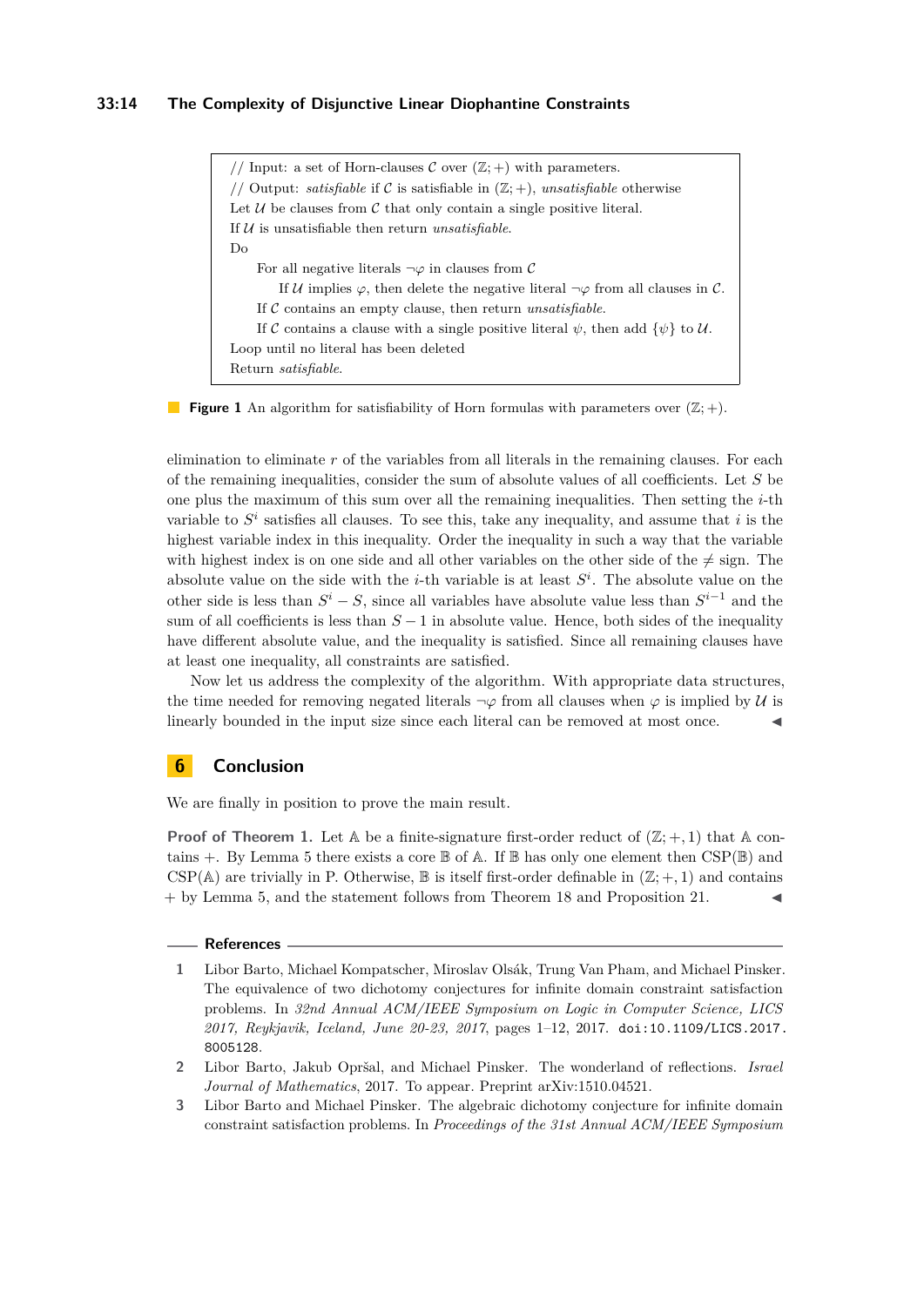*on Logic in Computer Science, LICS '16, New York, NY, USA, July 5-8, 2016*, pages 615– 622, 2016. [doi:10.1145/2933575.2934544](http://dx.doi.org/10.1145/2933575.2934544).

- <span id="page-14-9"></span>**4** M. Bodirsky, B. Martin, and A. Mottet. Discrete temporal constraint satisfaction problems. *Journal of the ACM*, 65(2), 2018. preprint available at https://arxiv.org/abs/1503.08572. [doi:10.1145/3154832](http://dx.doi.org/10.1145/3154832).
- <span id="page-14-6"></span>**5** Manuel Bodirsky, Víctor Dalmau, Barnaby Martin, Antoine Mottet, and Michael Pinsker. Distance constraint satisfaction problems. *Information and Computation*, 247:87–105, 2016.
- <span id="page-14-10"></span>**6** Manuel Bodirsky, Peter Jonsson, and Timo von Oertzen. Essential convexity and complexity of semi-algebraic constraints. *Logical Methods in Computer Science*, 8(4), 2012. An extended abstract about a subset of the results has been published under the title *Semilinear Program Feasibility* at ICALP'10.
- <span id="page-14-11"></span>**7** Manuel Bodirsky, Peter Jonsson, and Timo von Oertzen. Horn versus full first-order: Complexity dichotomies in algebraic constraint satisfaction. *J. Log. Comput.*, 22(3):643–660, 2012. [doi:10.1093/logcom/exr011](http://dx.doi.org/10.1093/logcom/exr011).
- <span id="page-14-8"></span>**8** Manuel Bodirsky and Jan Kára. The complexity of temporal constraint satisfaction problems. *J. ACM*, 57(2), 2010. [doi:10.1145/1667053.1667058](http://dx.doi.org/10.1145/1667053.1667058).
- <span id="page-14-14"></span>**9** Manuel Bodirsky and Marcello Mamino. Constraint Satisfaction Problems over Numeric Domains. In Andrei Krokhin and Stanislav Zivny, editors, *The Constraint Satisfaction Problem: Complexity and Approximability*, volume 7 of *Dagstuhl Follow-Ups*, pages 79– 111. Schloss Dagstuhl–Leibniz-Zentrum fuer Informatik, Dagstuhl, Germany, 2017. [doi:](http://dx.doi.org/10.4230/DFU.Vol7.15301.79) [10.4230/DFU.Vol7.15301.79](http://dx.doi.org/10.4230/DFU.Vol7.15301.79).
- <span id="page-14-7"></span>**10** Manuel Bodirsky, Barnaby Martin, and Antoine Mottet. Constraint satisfaction problems over the integers with successor. In *Proceedings of ICALP'15*, 2015.
- <span id="page-14-13"></span>**11** Manuel Bodirsky and Michael Pinsker. Schaefer's theorem for graphs. *Journal of the ACM*, 62(3):Article no. 19, 1–52, 2015. A conference version appeared in the Proceedings of STOC 2011, pages 655–664.
- <span id="page-14-1"></span>**12** Andrei A. Bulatov. A dichotomy theorem for nonuniform CSPs. In *Proceedings of FOCS'17*, 2017. arXiv:1703.03021.
- <span id="page-14-4"></span>**13** T.-W. J. Chou and G. E. Collins. Algorithms for the solution of systems of linear diophantine equations. *SIAM J. Computing*, 11:687–708, 1982.
- <span id="page-14-0"></span>**14** T. Feder and M. Vardi. The computational structure of monotone monadic SNP and constraint satisfaction: A study through Datalog and group theory. *SIAM Journal on Computing*, 28:57–104, 1998.
- <span id="page-14-2"></span>**15** Peter Jonsson and Tomas Lööw. Computational complexity of linear constraints over the integers. *Artificial Intelligence*, 195:44–62, 2013. An extended abstract appeared at IJCAI 2011.
- <span id="page-14-12"></span>**16** Peter Jonsson and Johan Thapper. Constraint satisfaction and semilinear expansions of addition over the rationals and the reals. *J. Comput. Syst. Sci.*, 82(5):912–928, 2016. [doi:10.1016/j.jcss.2016.03.002](http://dx.doi.org/10.1016/j.jcss.2016.03.002).
- <span id="page-14-3"></span>**17** Ravindran Kannan and Achim Bachem. Polynomial algorithms for computing the Smith and Hermite normal forms of an integer matrix. *SIAM J. Comput.*, 8(4):499–507, 1979.
- <span id="page-14-16"></span>**18** David Marker. *Model Theory: An Introduction*. Springer, 2002.
- <span id="page-14-5"></span>**19** Daniele Micciancio and Bogdan Warinschi. *A Linear Space Algorithm for Computing the Hermite Normal Form*, pages 231–236. Association for Computing Machinery (ACM), United States, 2001.
- <span id="page-14-17"></span>**20** Christos H. Papadimitriou. *Computational Complexity*. Addison-Wesley, 1994.
- <span id="page-14-15"></span>**21** M. Presburger. über die Vollständigkeit eines gewissen Systems der Arithmetik ganzer Zahlen, in welchem die Addition als einzige Operation hervortritt. *Comptes Rendus du I congres de Mathématiciens des Pays Slaves*, pages 92–101, 1929.